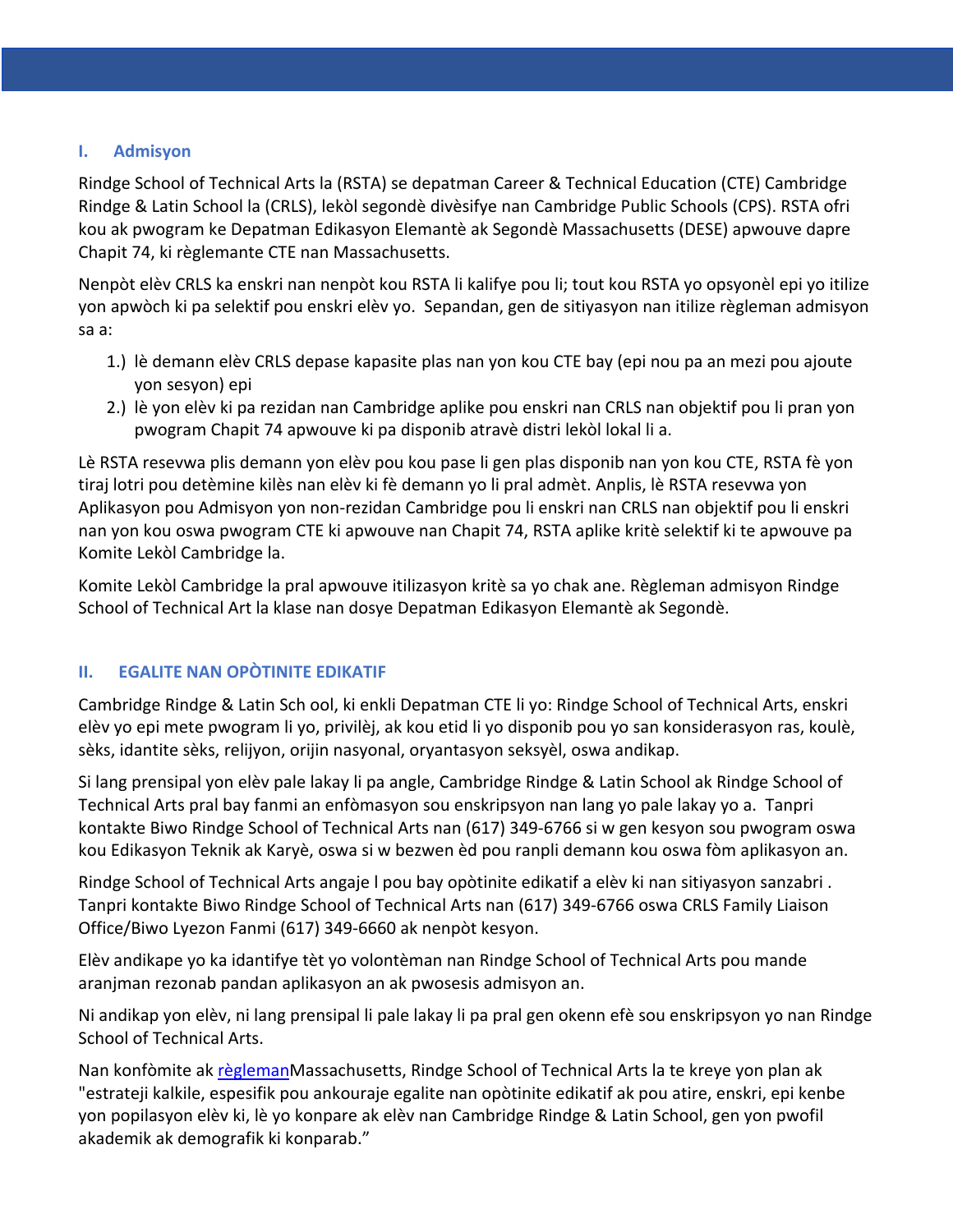**\\* Arabi** Plan pou asire Egalite nan Opòtinite Edikatif: Chak ane nan sezon otòn, Direktè RSTA a pral revize pwofil demografik ak akademik tout elèv ki enskri nan kou RSTA yo, konpare yo ak pwofil demografik ak akademik tout elèv ki enskri nan CRLS, epi idantifye tout diferans enpòtan ant sougwoup nan de enskripsyon yo Done konparezon yo pral pataje ak Komite Admisyon RSTA a, Direktè CRLS la, ak Sipè-**GEF** entandan CPS la.

Pou nenpòt sougwoup kote divèjans egziste, pwofesè ak administrasyon CRLS ak RSTA yo pral fè plis **AT -** rechèch sou kòz kache yo, epi rekòmandasyon pou adrese rasin kòz yo ak aksyon yo pwopoze yo pral **17 -** devlope.

# **III. KALIFIKASYON**

Tout elèv k ap monte nan oswa aktyèl elèv 9èm, 10èm, 11èm, oswa 12èm ane (si sa aplikab) ki abite nan Cambridge ka chwazi pou enskri nan nenpòt kou RSTA Chapter 74 yo kalifye pou yo sou yon baz non selektif. Elèv yo kalifye si yo ranpli tout kondisyon yo ki nan lis pou kou yo vle pran an, epi yo te monte nan klas y ap chèche antre a, kidonk elèv yo ta dwe konnen ke enskripsyon yo li kondisyonèl—si finalman yo pa pase pou antre nan klas yo te aplike pou li a, enskripsyon yo nan kou RSTA sa a yo pral anile.

Elèv ki abite Cambridge ki satisfè kondisyon minimòm pou enskripsyon yo dwe enskri anvan yo aksepte nenpòt elèv ki pa rezidan Cambridge k ap chèche menm kou a oswa pwogram nan.

# ELÈV NON-REZIDAN:

Elèv ki pa abite nan Cambridge yo ankouraje pou aplike pou admisyon nan Cambridge Rindge & Latin School nan objektif espesifik pou yo enskri nan yon pwogram CTE Chapit 74 apwouve nan Rindge School of Technical Arts, depi Direktè CRLS la deside ke lekòl la pa rive nan kapasite maksimòm enskripsyon an. Detèminasyon Direktè CRLS la li final. Detèminasyon Direktè a baze sou kapasite total enskripsyon lekòl yo ka fè menmsi gen plas ki louvri nan kou RSTA CTE yo. Tanpri sonje ke rezidan Cambridge yo ki satisfè kondisyon minimòm admisyon yo pral admèt anvan nenpòt non-rezidan k ap chèche menm pwogram nan. Elèv yo ak fanmi yo ka jwenn enfòmasyon sou Chapit 74 Pwogram ekolaj pou elèv ki pa rezidan yo an liy. Si elèv non-rezidan yo gen dwa aplike, yo aplike kèk kritè selektif (gade Seksyon VIII & IX nan règleman sa a).

# ELÈV KI ALE LEKÒL LAKAY YO:

Rezidan Cambridge ki lekòl lakay yo ka enskri nan yon kou apwopriye CTE nan Rindge School of Technical Arts nan Cambridge Rindge & Latin School, menm jan ak nenpòt lòt elèv CRLS. Elèv ki lekòl lakay yo ki pa abite Cambridge ka aplike pou enskri nan yon pwogram CTE nan Rindge School of Technical Arts nan Cambridge Rindge & Latin School epi yo pral sijè a menm estanda admisyon ak lòt aplikan yo.

# ELÈV TRANSFÈ:

Elèv ki deja patisipe nan pwogram Chapit 74 nan yon lòt lekòl ka aplike pou admisyon nan Cambridge Rindge & Latin School nan objektif espesifik pou yo enskri nan yon pwogram CTE Chapit 74 apwouve nan Rindge School of Technical Arts epi yo pral sijè a menm estanda admisyon ak lòt aplikan yo. Elèv ki transfere yo ki deja patisipe nan yon pwogram Chapit 74 ka aplike nenpòt lè epi enskripsyon nan kou yo mande a depann de plas disponib.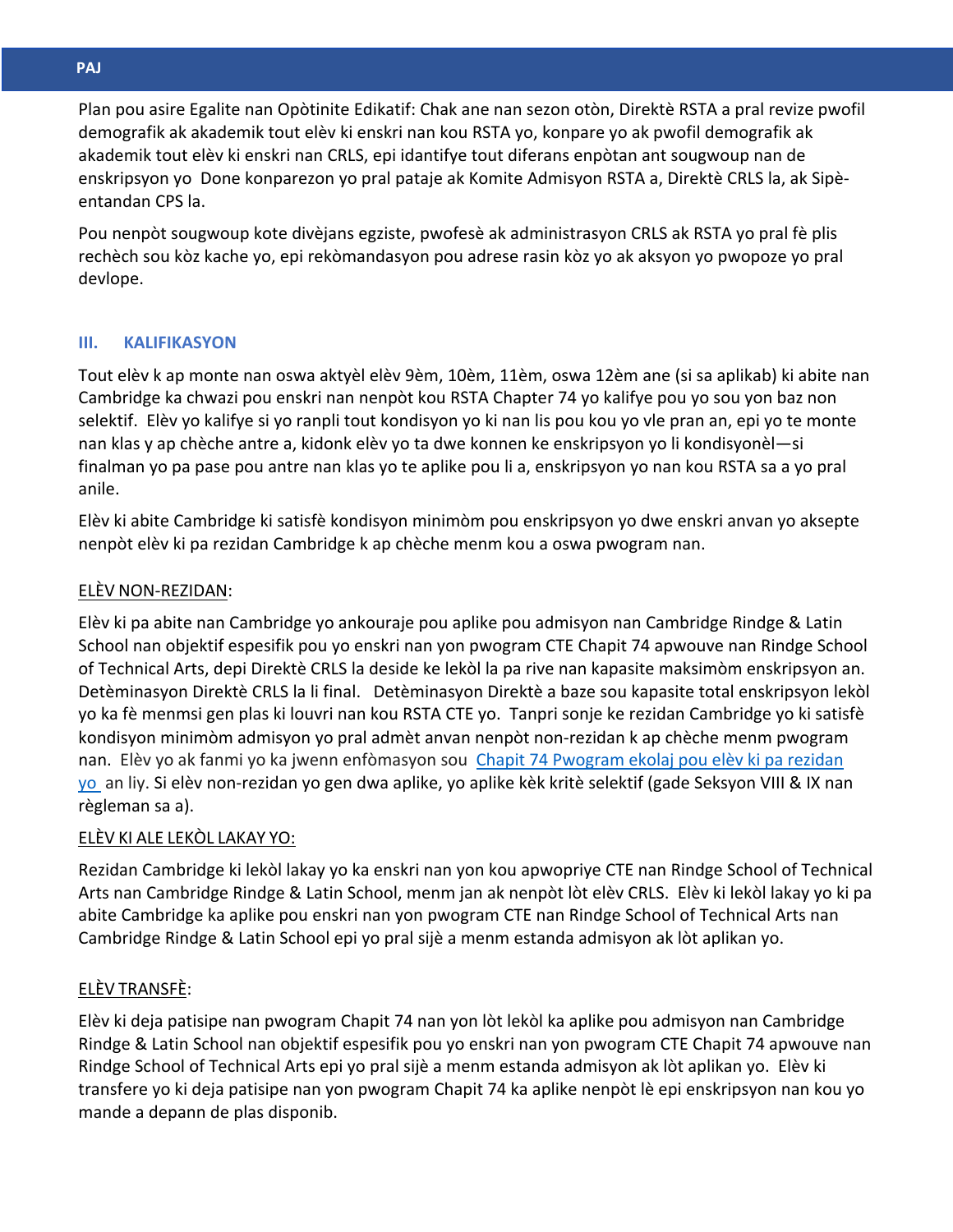# **\\***  <u>CHWA LEKÒL</u>:

Cambridge Rindge & Latin School, ak pa ekstansyon, Rindge School of Technical Arts, pa patisipe nan pwogram chwa lekòl ant distri. Pwogram chwa lekòl entè-distri a, M.G.L. c. MGL c. 76, § 12B, pèmèt paran/gadyen yo voye pitit yo nan lekòl ki nan lòt kominote ki pa vil oswa minisipalite kote yo abite a.

# **AT - IV. ESTRIKTI ÒGANIZASYONÈL**

Rindge School of Technical Arts (RSTA) se depatman Career & Technical Education (CTE) Cambridge Rindge & Latin School (CRLS), lekòl segondè divèsifye Cambridge Public School ki lokalize nan Cambridge, Massachusetts.

Sipè-entandan Pwovizwa Cambridge Public Schools la se:

*Dr. Victoria Greer, (617) 349-6400, vgreer@cpsd.us*

Direktè Cambridge Rindge & Latin School la se:

*Damon Smith, (617) 349-6730, dsmith@cpsd.us*

Direktè Egzekitif Rindge School of Technical Arts la se:

# *Dr. Michael Ananis, (617) 349-6766, mananis@cpsd.us*

Se responsablite Sipè-entandan Cambridge Public Schools la pou sipèvize administrasyon règleman ak pwosedi ki itilize yo pou admèt ak enskri elèv yo, konsistan ak tout lwa, règleman ak konsèy ki aplikab yo.

# **V. KOMINIKASYON NAN ADMISYON**

Rindge School of Technical Arts kenbe yon kalandriye evènman sou sitwèb CPSD la https://www.cpsd.us/ kote li bay enfòmasyon sou pwosesis admisyon an, ansanm ak lòt enfòmasyon sou pwogram li yo. Elèv yo ak fanmi yo ka mande kopi kalandriye a sou papye nan rele Biwo RSTA a nan (617) 349-7782.

Rindge School of Technical Arts pataje tou enfòmasyon sou rekritman ak elèv potansyèl yo nan fason sa yo:

*Tout elèv 8èm ane Cambridge yo envite chak ane pou fè yon vizit nan CRLS nan fen sezon otòn ak pwofesè 8èm ane lekòl yo kote yo entwodui yo nan pwosesis seleksyon kou CRLS yo pa pèsonèl Oryantasyon CRLS epi yo gen yon prezantasyon sou kou opsyonèl yo ki enkli enfòmasyon sou RSTA ak kou ak pwogram ki disponib pou elèv klas 9.èm ane yo.*

*Nan mwa janvye, CRLS fè yon Sware Enfòmasyon pou elèv k ap antre nan 9èm ane yo ak fanmi yo pandan evènman sa a yo fë yon RSTA Tech Expo pou tout moun. Nan Tech Expo a, pwofesè ak elèv RSTA yo fè vizit enfòmasyonèl klas RSTA yo, laboratwa, ak boutik RSTA yo, ekspoze/demontre travay ki fèt nan chak pwogram, epi rankontre elèv ki pral antre yo pou reponn kesyon epi eksplike opsyon ak pwogram yo.*

*Lyezon Fanmi Upper School la pataje enfòmasyon sou evènman sa yo ak paran, gadyen, ak fanmi tout elèv klas 8èm ane yo nan lang yo plis pale lakay yo a.*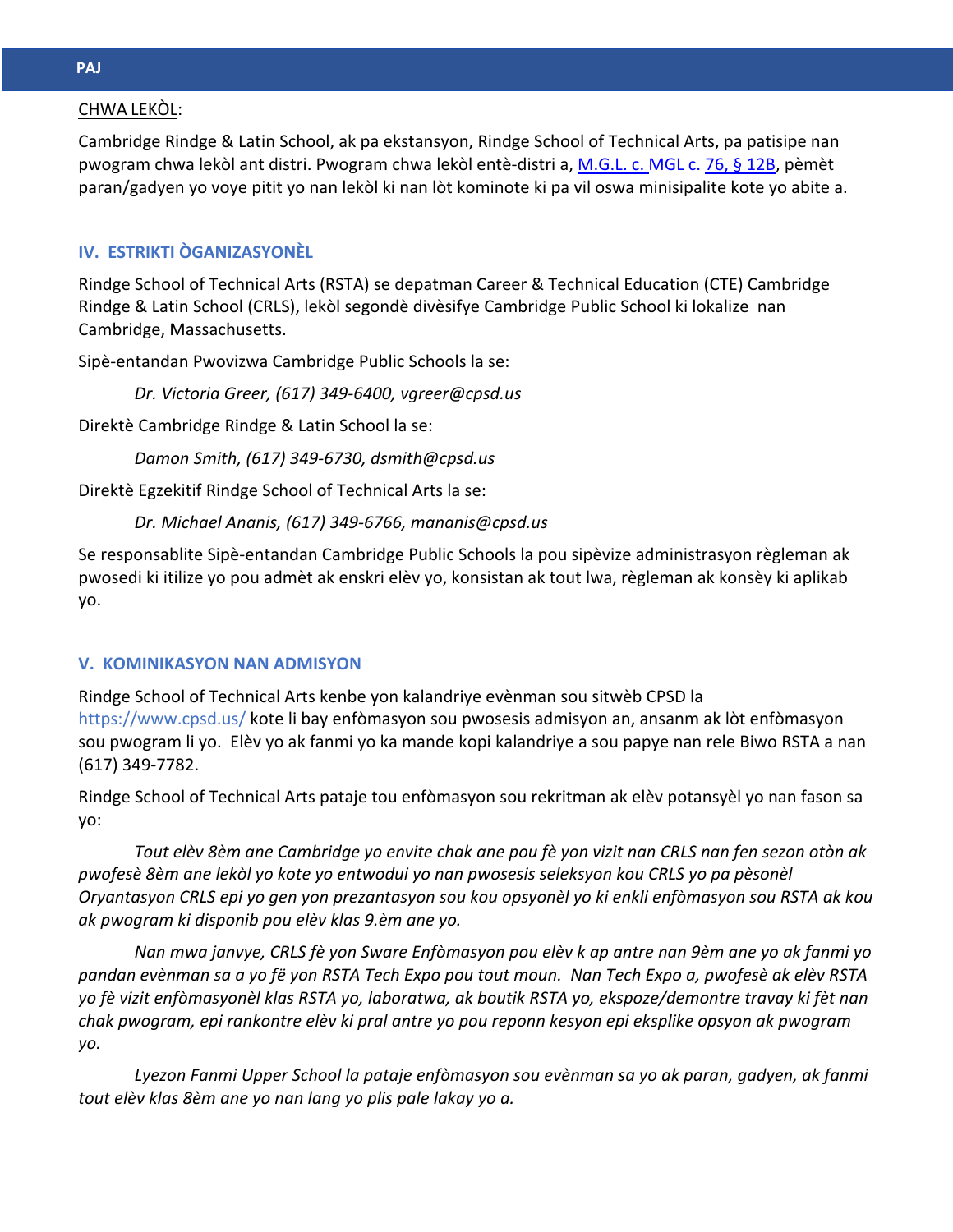**\\* Arabi** Rindge School of Technical Arts la ofri vizit etablisman li yo a aplikan ki enterese. Pou mande yon vizit, tanpri rele Biwo RSTA a nan (617) 349-7782 oswa Lyezon Fanmi CRLS la nan (617) 349-6660. Si lè yo te dakò pou yon vizit fèt pandan jounen lekòl aplikan an, Biwo RSTA pral bay lekòl aplikan an yon konfimasyon ke aplikan an te ale nan yon vizit pandan tan sa a. Tou sa yo ka **pa** dwe konte kòm absans **GEF** san eskiz pa distrik k ap voye yo.

# **AT - VI. PWOSESIS POU ENSKRI NAN KOU AK PWOGRAM RSTA YO (pou elèv rezidan Cambridge)**

**17 -** PWOSESIS POU TOUT ENSKRIPSYON OTÒN POU NEVYÈM, DIZYÈM, ONZYÈM, OSWA DOUZYÈM ANE

1. Elèv ki enterese pou enskri nan kou Rindge School of Technical Arts ofri yo pou kou otòn pou elèv klas 9èm, 10èm, 11èm, oswa 12èm ane yo dwe:

*Konplete pwosesis seleksyon kou a jan Konseye Pedagojik yo prezante li ba yo.*

# ELÈV TRANSFÈ

Elèv ki deja enskri nan yon pwogram Chapit 74 Eta a apwouve nan yon lòt lekòl ka aplike pou admisyon nan Rindge School of Technical Arts. Tanpri kontakte Biwo RSTA a nan (617) 349-7782 pou nenpòt kesyon oswa pou mande yon fòm aplikasyon.

# **VII. PWOSESIS SELEKSYON (pou Elèv Cambridge)**

Lè plis elèv Cambridge mande enskripsyon nan yon kou CTE Rindge School of Technical Arts ofri pase gen plas ki disponib, Rindge School of Technical Arts itilize sistèm sa a pou chwazi elèv pou enskripsyon:

- 1. Dapre politik sa a, nenpòt elèv rezidan Cambridge ki satisfè kondisyon *minimòm pou enskripsyo*n yo dwe enskri nan yon kou Chapit 74 CTE obligatwa anvan yo aksepte nenpòt elèv ki pa rezidan Cambridge k ap chèche enskri nan menm kou a. *Kondisyon minimòm yo pou admisyon se*: elèv la te monte nan yon klas ki kalifye pou kou yo mande a (jan yo afiche nan Katalòg kou CRLS la); elèv la satisfè tout kondisyon, si genyen, pou kou a; epi elèv la pa te deja pase kou a.
- 2. Nan sezon prentan an, lè tout elèv rezidan Cambridge yo te fini seleksyon kou yo pou ane k ap vini an, seleksyon yo antre nan yon charrette orè ki idantifye konfli potansyèl kou/peryòd, omisyon obligatwa pou gradyasyon, oswa lòt iregilarite.
- 3. Yon fwa konfli yo ak nenpòt lòt pwoblèm orè te rezoud, elèv rezidan yo enskri nan kou yo mande yo, ki enkli kou CTE yo, depi kantite plas ki disponib yo egal oswa plis pase kantite demann elèv yo. Sa a se yon pwosesis ki pa selektif.
- 4. Sepandan, si gen youn oswa plizyè ka kote kantite demann elèv rezidan yo pou yon kou CTE bay depase kantite plas ki disponib nan kou sa a, tout demann elèv rezidan yo pou enskripsyon nan kou sa a vin sijè a yon tiraj lotri.
- 5. Komite Admisyon an aplike yon lotri pou elèv ki abite Cambridge sa yo ki te mande enskripsyon epi ki satisfè kondisyon minimòm yo.
- 6. Tout elèv k ap tann enskripsyon pou yon kou CTE an patikilye yo nan lis epi chak elèv ki nan lis la antre nan yon lotri oaza ki fèt pa Komite Admisyon an. Komite Admisyon an chwazi non yon elèv aplikan alafwa epi yo mete non yo nan yon lis nan lòd yo chwazi kòm enskri jiskaske tout non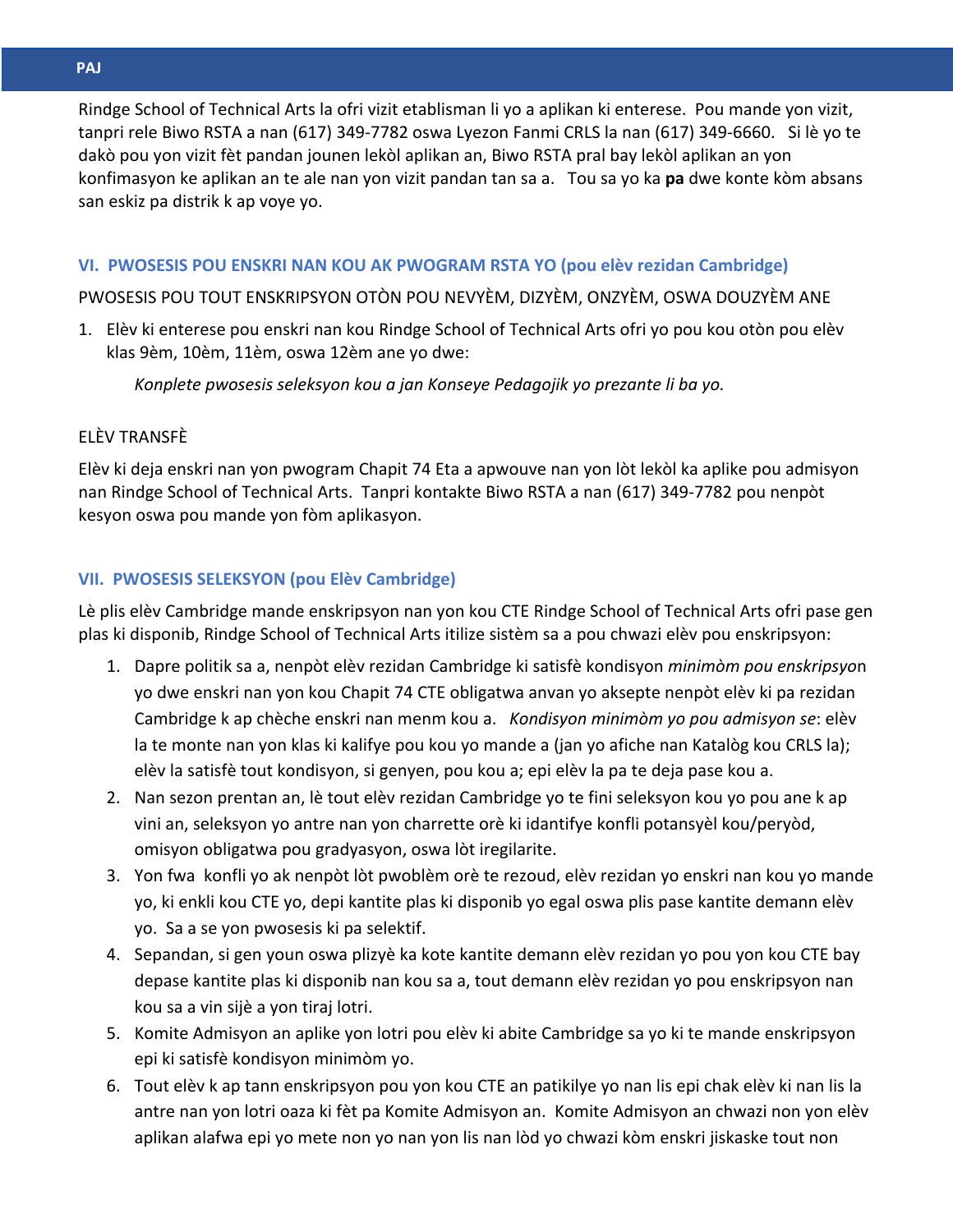aplikan yo tire epi yo ranpli tout plas yo. Non yo tire apre yo fin ranpli chèz yo epi yo mete nan lòd yo tire yo a sou Lis Datant.

7. Si yo chwazi yon elèv pou enskripsyon oswa yo chwazi li pou lis datant pou kou sa a, epi pita yo detèmine li pa satisfè kalifikasyon minimòm pou enskripsyon an, lè sa a yo retire elèv sa a nan lis enskripsyon an oswa lis datant lan. Lè yon elèv chwazi refize òf enskripsyon an oswa otreman pa enskri nan kou sa a, elèv ki gen pozisyon ki pi wo nan lis datant lan alò enskri. Si enskripsyon an toujou pa ranpli epi plas la rete disponib, yo ofri enskripsyon an bay pwochen elèv ki pi wo a nan lis datant sa a, epi konsa jiskaske tout plas ki disponib yo ranpli oswa lis datant la fin epize.

# **VIII. PWOSESIS APLIKASYON (pou elèv ki pa abite Cambridge)**

PWOSESIS APLIKASYON POU ADMISYON OTÒN NAN KLAS NEVYÈM, DIZYÈM, AK ONZYÈM ANE

1. Elèv Non-rezidan Cambridge ki enterese aplike pou admisyon nan CRLS nan bi pou yo enskri nan yon kou oswa yon pwogram Chapit 74 apwouve nan Rindge School of Technical Arts pou admisyon otòn nan klas 9èm, 10èm, oswa 11èm ane yo dwe:

*Jwenn yon Aplikasyon pou Admisyon Chapit 74 pou Non-Rezidan, ranpli li ak tout enfòmasyon ak dokiman ki nesesè yo, epi soumèt li bay Direktè RSTA a pa pita ke 15 Mas nan ane kalandriye elèv la vle enskri a.*

*Jwenn epi ranpli yon aplikasyon Sipè-entandan distri rezidans elèv la te siyen pou moun ki pa rezidan yo, epi soumèt li bay Direktè RSTA a pa pita ke 1ye avril nan ane kalandriye elèv la vle enskri a.* 

*Elèv ak/oswa fanmi yo ki bezwen tradiksyon oswa lòt aranjman pou ranpli aplikasyon yo ta dwe kontakte Biwo RSTA a nan (617) 349-7782.*

2. Se responsablite konseye lekòl ki ap voye a (oswa lòt pèsonèl lekòl la, si sa aplikab) pou voye tout materyèl sipò yo bay RSTA:

*Tout materyèl pou sipòte yon aplikasyon admisyon pou elèv ki pa abite Cambridge yo ta dwe delivre bay Direktè Egzekitif la, Rindge School of Technical Arts CRLS, 459 Broadway, Cambridge, MA 02138 pa pita pase 15 mas.*

# APLIKASYON AN RETA

Rindge School of Technical Arts pa pral aksepte aplikasyon yo ki an reta.

ELÈV TRANSFÈ

Elèv ki deja enskri nan yon pwogram Chapit 74 Eta a apwouve nan yon lòt lekòl ka aplike pou admisyon nan Rindge School of Technical Arts. Tanpri kontakte Biwo RSTA a nan (617) 349-7782 pou nenpòt kesyon oswa pou mande yon fòm aplikasyon.

# **IX. PWOSESIS SELEKSYON (pou elèv ki pa rezidan Cambridge)**

Lè yon elèv ki pa rezidan Cambridge aplike pou Admisyon nan Cambridge Rindge & Latin School nan bi pou li enskri nan yon Pwogram Edikatif Karyè ak Teknik nan Rindge School of Technical Arts, pwosesis sa a itilize pou chwazi elèv pou admisyon: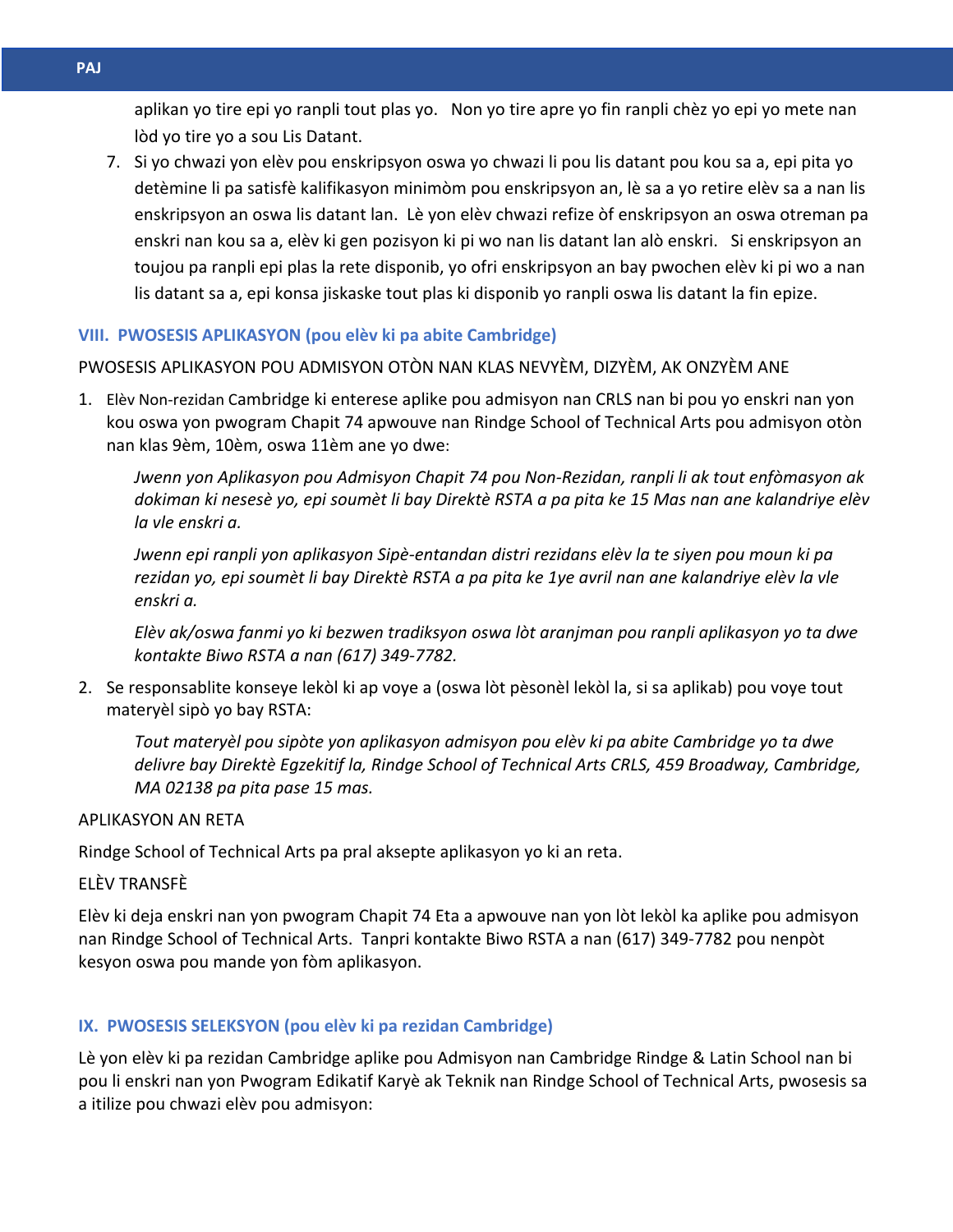- **Arabi** 1. Admisyon yon non-rezidan Cambridge nan CRLS depann de detèminasyon Direktè CRLS la ke enskripsyon total CRLS la pa rive nan kapasite maksimòm, AK detèminasyon Direktè RSTA a ke gen yon plas disponib nan kou CTE yo mande a.
	- 2. Dapre règleman sa a, yon elèv ki pa rezidan Cambridge ki satisfè kondisyon *minimòm pou enskripsyon* an yo pral pèmèt yo aplike pou admisyon kòm yon etidyan aplentan nan CRLS nan bi pou li enskri nan yon pwogram CTE espesifik oswa yon kou etid, eksepte ke yo pa pral admèt okenn elèv ki pa rezidan nan yon kou yo mande anvan yo aksepte nenpòt elèv rezidan Cambridge k ap chèche enskri nan menm kou a. *Kondisyon minimòm pou admisyon se:* elèv la te monte nan yon klas ki kalifye pou kou yo mande a (jan yo afiche nan Katalòg kou CRLS la); elèv la satisfè tout kondisyon yo, si genyen, pou kou a; epi elèv la pa te deja pase kou a.
	- 3. Tout demann elèv non-rezidan Cambridge pou enskripsyon nan yon kou CTE sijè a Kritè Seleksyon non-rezidan.
	- 4. Se Komite Admisyon an ki aplike Kritè Seleksyon non-rezidan yo pou tout elèv non-rezidan yo ki te mande enskripsyon epi ki satisfè kondisyon minimòm yo. Materyèl aplikasyon chak elèv -non rezidan yo note epi anrejistre.
	- 5. Enskripsyon nan kou CTE yo mande a ofri a yon elèv non-rezidan ki, dapre Komite Admisyon an, demontre ase enterè, motivasyon, ak yon istwa siksè nan lekòl ki koresponn ak elèv rezidan Cambridge yo nan kou sa a.
	- 6. Yo mete elèv non-rezidan Cambridge yo ke yo pa t chwazi pou enskripsyon nan yon lis datant ki klase pou klas sa a, sof si yo detèmine ke yon elèv pa satisfè kalifikasyon minimòm nan – yo retire elèv sa a nan lis datant lan. Lè yon elèv yo te chwazi refize òf pou enskripsyon nan kou sa a, elèv ki gen pi gwo nòt nan lis datant lan konsa jwenn òf admisyon. Si enskripsyon an refize epi plas la toujou rete disponib, yo ofri enskripsyon an bay pwochen elèv ki gen nòt pi wo a nan lis datant sa a, epi konsa jiskaske tout plas ki disponib yo fin ranpli oswa lis datant la fin epize.
	- 7. Kritè seleksyon pou elèv non-rezidan yo se:

a. **Aliyman pwen fò yo pou envantè enterè karyè** (Holland Codes) ak tip konpetans ak kapasite yo jwenn anjeneral nan travayè ki gen siksè nan kou yo mande a oswa domèn karyè a.

b. **Fòs motivasyon** eksprime oswa enterè pou angaje nan plis eksplorasyon nan domèn karyè yo mande a, jan sa evidan pa **yon rekòmandasyon detaye** yon pwofesè eksploratwa nan domèn sa a, konseye pedagojik elèv la, yon manm fanmi lakay elèv la, yon moun ki travay nan domèn karyè yo mande a EPI ki konnen enterè elèv la demontre, oswa yon edikatè ki konnen elèv la pandan yon ane oswa plis.

c. **Fòs motivasyon** eksprime oswa enterè pou angaje nan plis eksplorasyon nan domèn karyè yo mande a, jan sa pwouve pa yon demonstrasyon alekri oswa otreman pale **pa aplikan an** sou aspirasyon karyè ak enterè nan domèn karyè a. Egzanp: yon deklarasyon enterè alekri oswa yon entèvyou ak yon edikatè CRLS/RSTA, ki adrese kesyon an: Poukisa ou vle aprann plis sou domèn karyè sa a oswa pou vin travay nan domèn karyè sa a?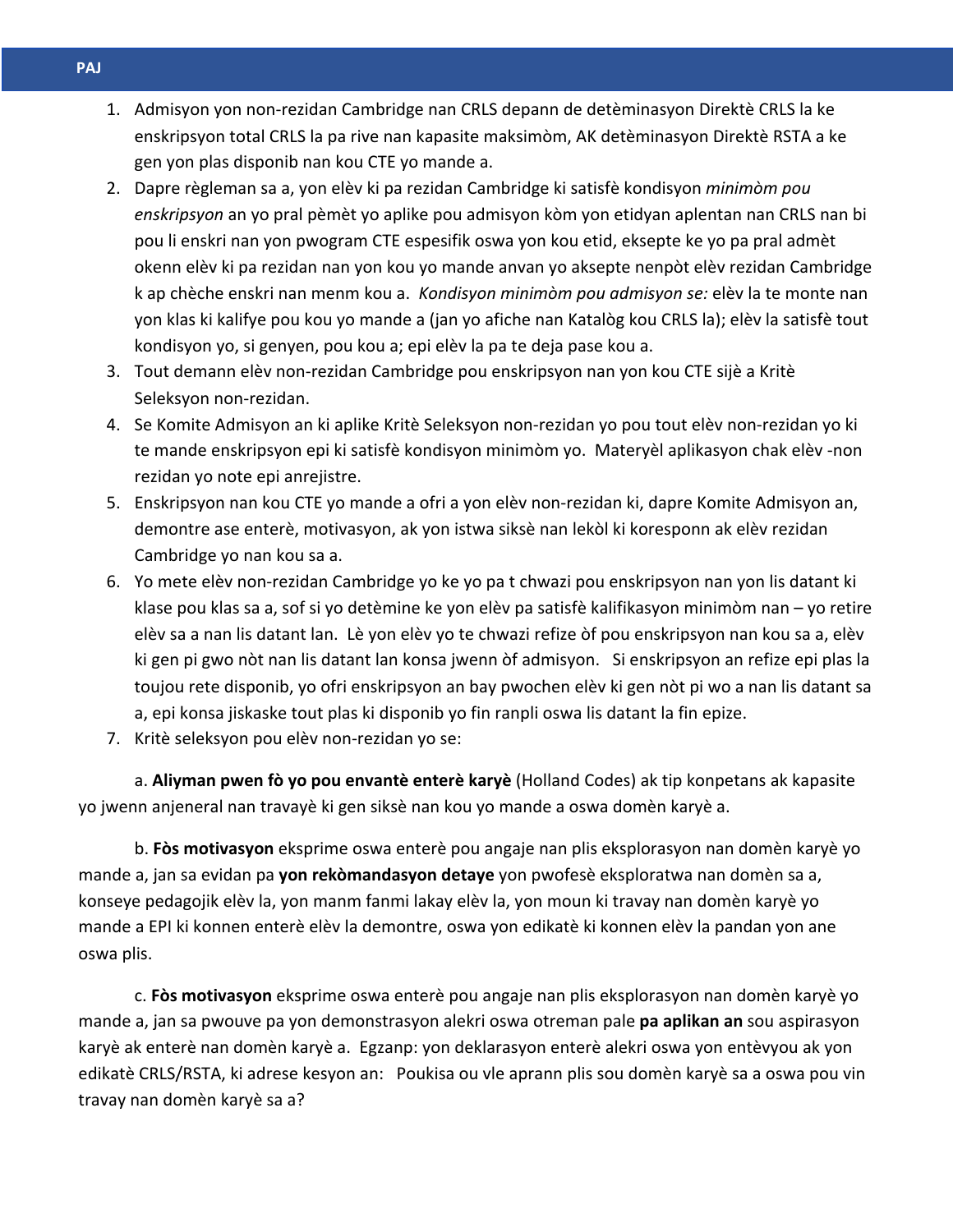**\\***  eksperyans ak aktivite nan domèn karyè yo mande a, ki endike motivasyon, enterè, ak/oswa metriz **h \\***  konpetans yo nan domèn karyè yo mande a. d. **Konesans ak/oswa konpetans demontre** dirèkteman lye ak eksplorasyon prekòs oswa

te enpoze dapre MGL c.71 ss37H oswa ss37H<sub>1/2</sub>/ oswa pou ki sispansyon oswa ekspilsyon pou plis pase **AT -** 10 jou te enpoze dapre MGL c71 ss37H3/4, Komite Admisyon an ka konsidere yon aksyon konsa kòm yon **17 -** evènman diskalifikasyon epi refize enskripsyon an e. Nan ka kote elèv aplikan an te angaje nan yon konduit ki merite sispansyon oswa ekspilsyon yo

# **X. PWOGRAM EKSPLORATWA**

Paske Rindge School of Technical Arts (RSTA) ofri plis pase 5 pwogram Chapit 74 DESE apwouve, nou bay yon pwogram eksploratwa demi ane, ki baze sou Edikasyon Karyè ak Teknik (CTE) ki aplikab ak Kad Kourikoulòm Massachusetts.

**Nosyon debaz:** RSTA ofri douz diferan pwogram ki fè pati CRLS epi ke Depatman Edikasyon Elemantè ak Segondè Massachusetts la (DESE) apwouve kòm pwogram Chapit 74 (CTE).

Eksploratwa se pou elèv klas 9èm ane SÈLMAN, epi li pwograme pandan Blòk 2 epi SÈLMAN pandan semès Otòn nan.

**Atant pou elèv:** Anplis elèv ki rive nan klas alè, patisipe nan tout aktivite pedagojik, suiv tout enstriksyon sekirite, epi fè tout sa yo tout efò yo nan tout devwa ak aktivite, nou gen twa Objektif Aprantisaj Elèv pou tout elèv Exploratwa, ki endike anba a.

# **Nan fen Eksplorasyon an, Elèv yo pral kapab ...**

1. Demontre yon nivo elve konsyans **pwòp tèt** yo (ki enkli atribi/fòs mantal ak fizik), **atitid** anvè aprantisaj ak planifikasyon, ak **rekonesans enterè pèsonèl** yo nan sa ki gen pou wè ak potansyèl karyè yo alavni;

2. Demontre **konesans nan chak pwogram RSTA** ke yo eksperimante nan Exploratwa nan idantifye 3 karakteristik chak pwofesyon/domèn karyè ak omwen yon konpetans ki nesesè pou siksè nan domèn sa a; epi

3. Idantifye omwen yon karakteristik pèsonèl/konpetans/**atribi ki se yon "aliyman" pozitif** ak yon pwogram/karyè yo enterese nan li, epi omwen **yon defi** yo ka konfwonte ak siksè nan reyalize yon karyè nan pwogram sa a.

Konsantrasyon kle kou sa a se ede elèv yo kòmanse reflechi sou epi planifye avni yo, sa nou kwè pral enkli travay ki ta dwe "aliyen" byen ak konpetans, kapasite, enklinasyon, ak aspirasyon yon jèn moun. Pifò elèv klas 9èm ane yo pa t tèlman reflechi sou lide sa a...Eksploratwa mande yo pou reflechi sou avni yo nan fason ki enkli bay enfòmasyon aktyèl sou kèk nan domèn okipasyonèl ki pi komen epi nan pèmèt elèv yo "eseye" kèk nan bagay moun aktyèlman fè nan domèn sa yo. Elèv ki nan Exploratwa yo aprann sou sekirite nan espas travay espesifik pou endistri nan chak boutik ak laboratwa kote yo ale, pakou ak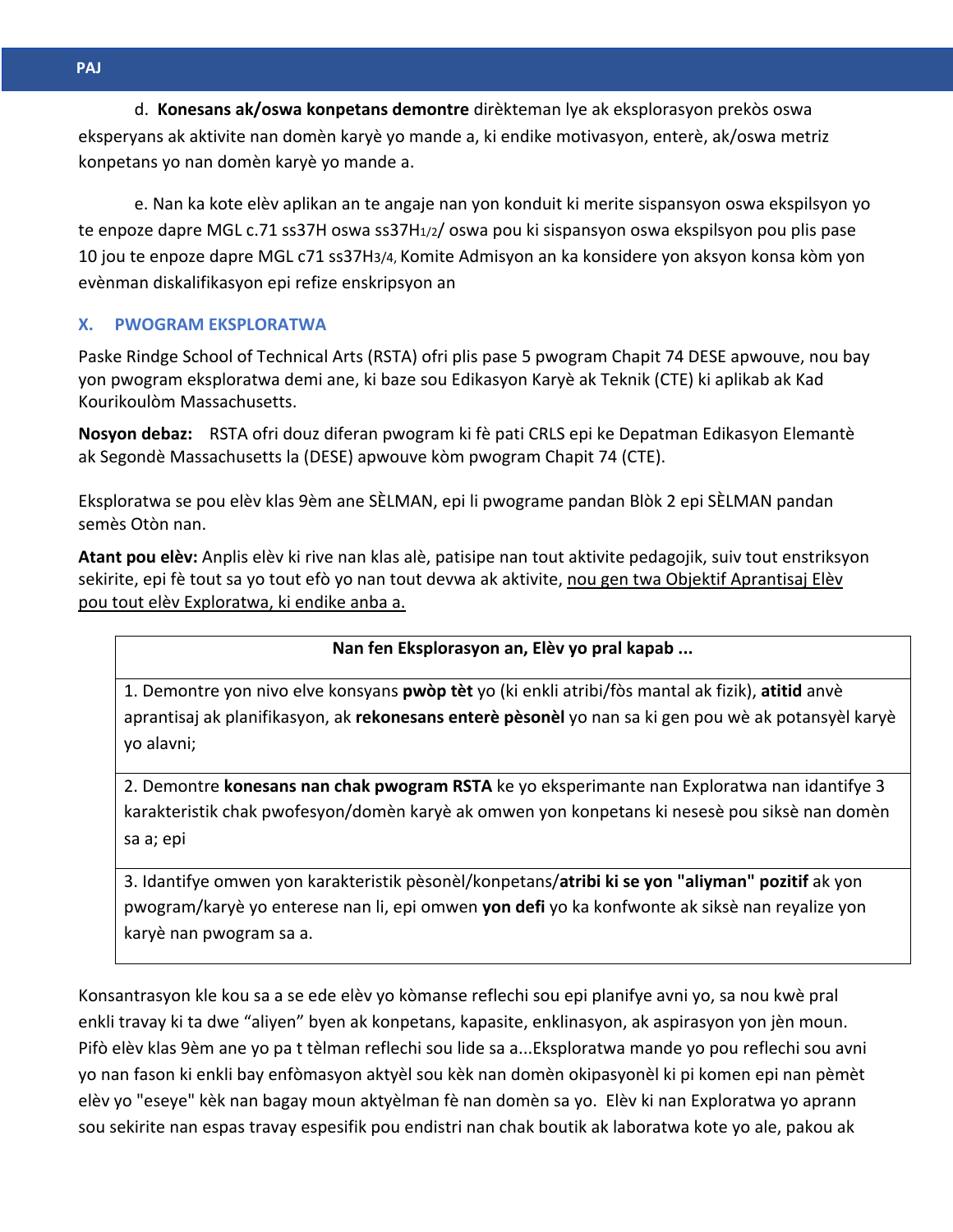**\\* Arabi** egzijans nan matyè edikasyon/lisans pou pifò okipasyon nan chak domèn etid, previzyon travay rejyonal ak kantite konpansasyon pou chak okipasyon yo etidye, ak kijan pou fè kèk nan travay debaz ki lye ak chak pwogram. Yo bay elèv yo nòt sou Preparasyon, Sekirite, Patisipasyon, ak Kalite Travay.

**GEF** Enskripsyon nan Exploratwa, menm lè li ankouraje, se pa yon kondisyon pou kalifikasyon pou enskri nan **ORM** yon kou oswa yon Pwogram Entwodiksyon CTE Nivo 1.

#### **XI. 17 - XI. PWOSESIS REVIZYON AK APÈL**

ADMISYON NAN/ENROLMAN NAN CRLS/Rindge School of Technical Arts

Si CRLS pa aksepte yon aplikan, oswa si yo mete yon elèv sou yon lis datant, aplikan an oswa paran/gadyen yo ka mande pou Direktè Rindge School of Technical Arts la revize desizyon sa a nan 10 jou. Demann sa yo ka fèt nan fason sa yo:

| Pa imel         | Pa lapòs sou papye oswa livrezon nan men |
|-----------------|------------------------------------------|
| mananis@cpsd.us | RSTA/Cambridge Rindge & Latin School     |
|                 | 459 Broadway                             |
|                 | Cambridge, MA 02138                      |

Direktè RSTA a pral reponn a demann pou revizyon sa yo alekri epi li pral endike si desizyon pou refize admisyon elèv la, oswa lis datant elèv la ap kenbe oswa si yo pral anile. Lè w ap fè detèminasyon sa a, Direktè RSTA a pral revize enfòmasyon sa yo:

# *Enskripsyon total CRLS parapò ak kapasite*

*Demann enskripsyon* 

*Plas ki disponib nan Ch. 74 kou yo ki konsène*

*Materyèl aplikasyon elèv ki pa rezidan yo*

# **XII. ANTRETYEN DOSYE**

Rindge School of Technical Arts kenbe dosye tout elèv ki aplike, ki enskri, oswa ki sou lis datant, ansanm ak nòt yo sou kritè admisyon (si yo itilize), pou fasilite analiz sistèm admisyon li a ak konfòmite ak lwa ak règleman ki aplikab yo. Rindge School of Technical Arts pral bay Depatman an enfòmasyon sa yo sou demann.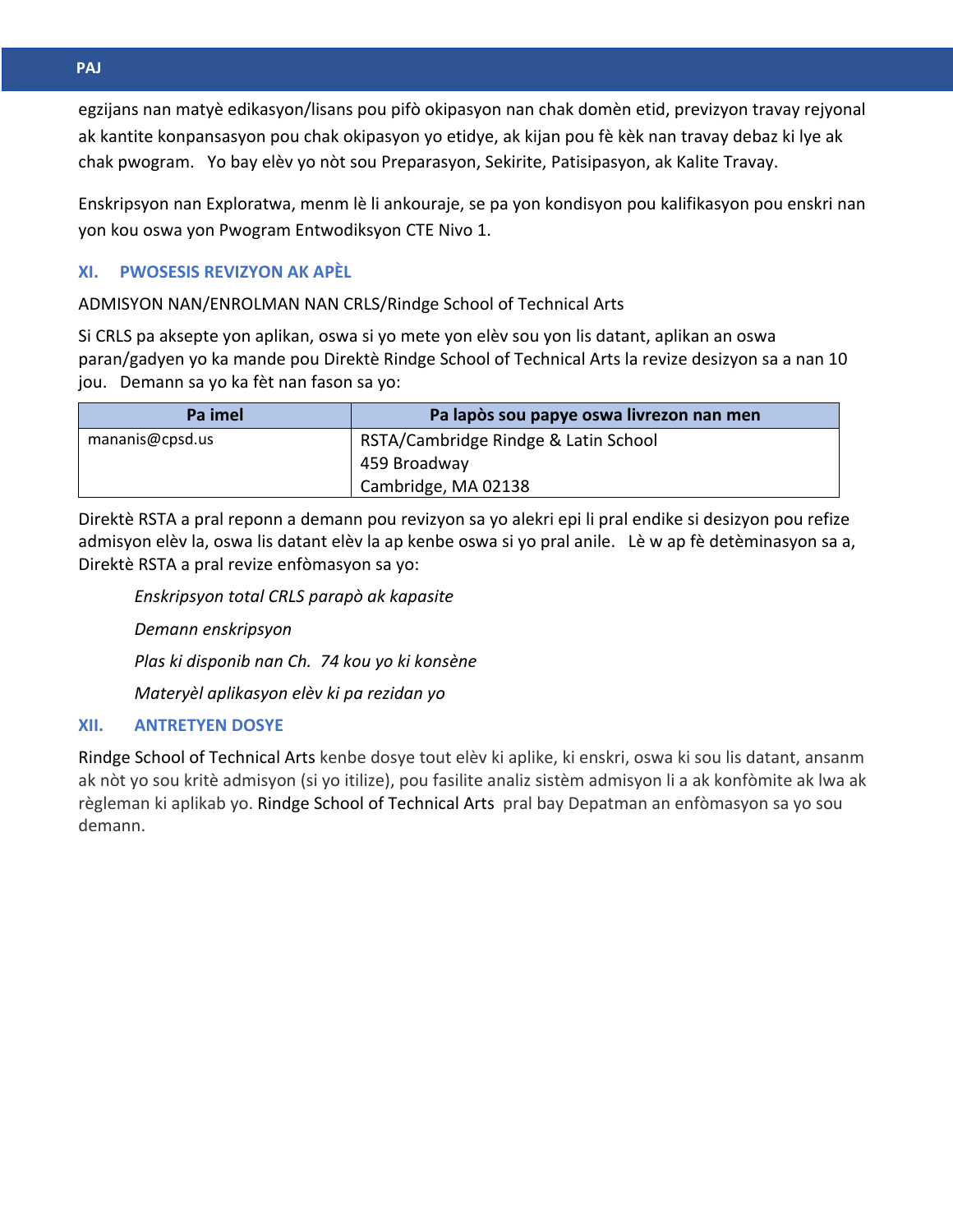# **cDas** Anèks

- **MER** A. Fòm aplikasyon pou Non-rezidan Cambridge
	- B. Chapit 74 Aplikasyon pou ekolaj pou non-rezidan
- C. Ribrik Nòt pou materyèl Aplikasyon pou Admisyon (Non-rezidan)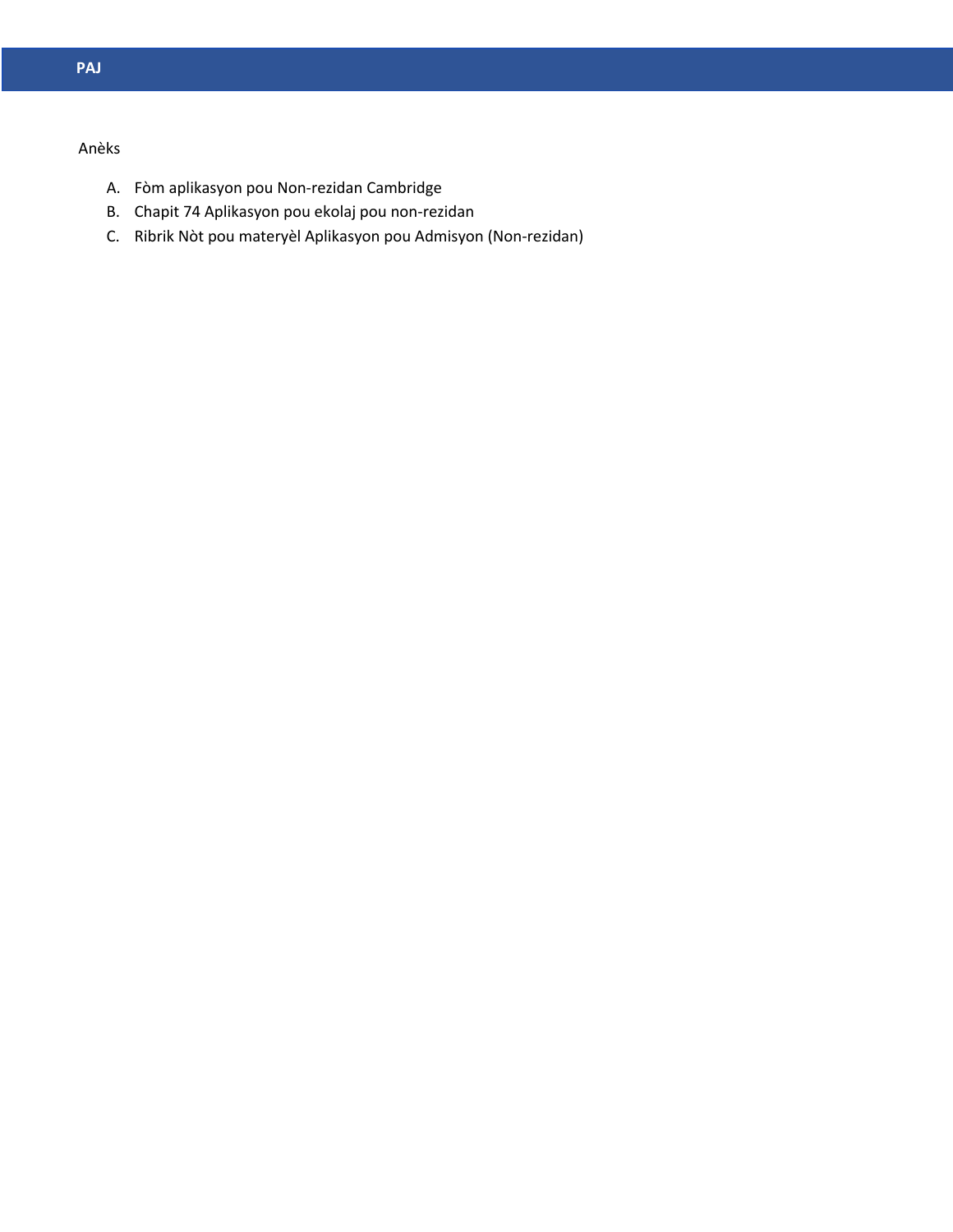# **cDas Anèks A – Fòm Aplikasyon pou Non-rezidan**

FÒM APLIKASYON ADMISYON pou Non-Rezidan Rindge School of Technical Arts nan Cambridge Rindge & Latin School

### 459 Broadway Cambridge, MA 02138-4198 Telefòn (617) 349-7782 FAK (617) 349-6770

**17 -** Cambridge Public Schools enskri elèv yo epi mete disponib pou yo avantaj, privilèj, ak kou etid li yo san yo pa konsidere ras, koulè, sèks, idantite sèks, relijyon, orijin nasyonal, oryantasyon seksyèl, andikap, oswa sitiyasyon sanzabri.

Cambridge Public Schools te pibliye yon Règleman Admisyon pou Pwogram Edikasyon Teknik Karyè nan Rindge School of Technical Arts nan Cambridge Rindge and Latin School ki disponib pou tout aplikan ak paran /gadyen nan kad pwosesis admisyon an. Règleman an bay kritè admisyon yo, ansanm ak yon deskripsyon tout pwosesis admisyon an, epi li disponib sou entènèt nan http://rsta.cpsd.us & ale nan "About RSTA" oswa demann nan biwo RSTA oswa nan kontakte Direktè RSTA a nan (617) 349-7782.

Elèv ki pa abite nan Cambridge dwe dabò enfòme direktè lekòl (lakay yo a) ki voye yo a sou entansyon yo pou aplike pou admisyon nan yon pwogram RSTA. Rive 15 mas nan ane kalandriye elèv la gen entansyon enskri a, fòm aplikasyon sa a dwe ranpli epi soumèt bay Direktè Egzekitif Rindge School of Technical Arts la. Anplis fòm aplikasyon sa a, aplikan an dwe soumèt yon kopi relve nòt ofisyèl la bay yon ofisyèl apwopriye (anjeneral Direktè a, Asistan Direktè a, oswa Konseye Pedagojik) lekòl k ap voye li a.

montre mwayèn kimilatif ane lekò anvan an ak 1e ak 2èm trimès nan ane lekòl aktyèl la nan klas lang angle, matematik, syans sosyal, ak syans; sòm absans san eskiz yo nan ane lekòl anvan an ak 1e ak 2èm trimès nan ane aktyèl la; epi, evalyasyon konduit elèv la nan ane lekòl anvan an ak 1e ak 2èm trimès nan ane lekòl aktyèl la. Yon Fòm Rekòmandasyon pou Admisyon, yon konseye lekòl la ranpli, dwe enkli tou ak materyèl aplikasyon an. APLIKASYON VALID POU ANE LEKÒL LI FÈT LA.

#### SEKSYON POU APLIKAN

| Non aplikan: Siyati:      | Prenon:                         | Dezyèm Prenon:  |
|---------------------------|---------------------------------|-----------------|
| Adrès Kay: Ri ak Nimewo:  |                                 |                 |
| Vil/Minisipalite:         | Eta: Kòd Postal:                |                 |
| Nimewo Telefòn:           | Pwogram CTE:                    |                 |
| Lekòl Aktyèl:             | Non Konseye Pedagojik Aktyèl:   |                 |
|                           | <b>SEKSYON Pou PARAN/GADYEN</b> |                 |
| Non Paran/Gadyen: Siyati: | Prenon:                         | Dezyèm Prenon:: |
| Adrès Kay: Ri ak Nimewo:  |                                 |                 |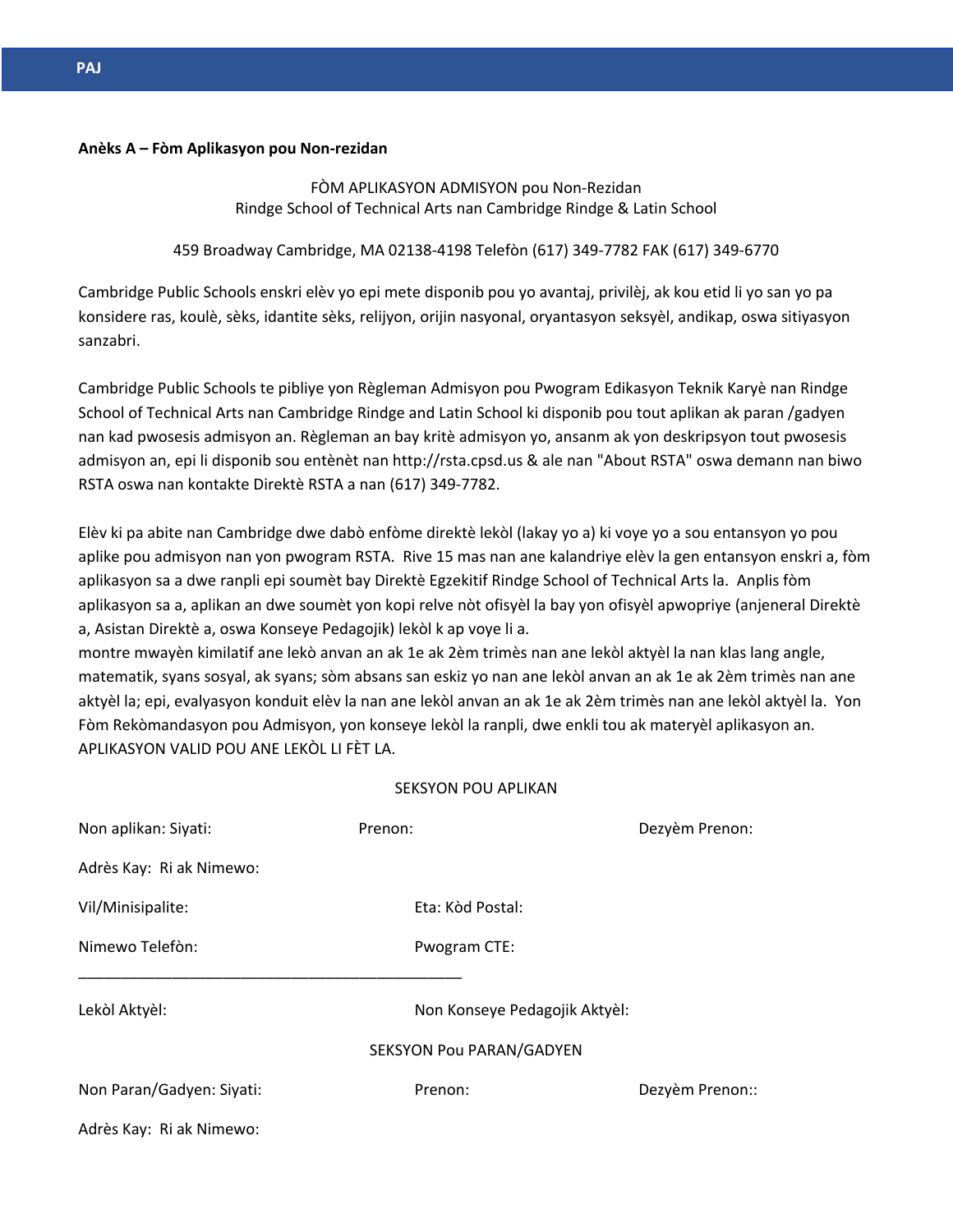| PAJ                                                                                               |      |                                                                                                                                                                                                                                                                                                                                  |
|---------------------------------------------------------------------------------------------------|------|----------------------------------------------------------------------------------------------------------------------------------------------------------------------------------------------------------------------------------------------------------------------------------------------------------------------------------|
| Vil/Minisipalite:                                                                                 | Eta: | Kòd Postal:                                                                                                                                                                                                                                                                                                                      |
| Nimewo Telefòn:                                                                                   |      | Nimewo Telefòn Travay:                                                                                                                                                                                                                                                                                                           |
| Imel Lakay: Imel Travay:                                                                          |      |                                                                                                                                                                                                                                                                                                                                  |
|                                                                                                   |      | SEKSYON POU LEKOL K AP VOYE A                                                                                                                                                                                                                                                                                                    |
| Rindge School of Technical Arts.                                                                  |      | Tanpri soumèt relve nòt yo, prezans, ak disiplin/konduit jan Règleman Admisyon Rindge School of Technical Arts<br>la mande li a. Anplis, yon konseye lekòl dwe soumèt yon rekòmandasyon pou aplikan sa a nan itilize Fòm<br>Rekòmandasyon Admisyon an. Rindge School of Technical Arts bay fòm sa a, ansanm ak Règleman Admisyon |
|                                                                                                   |      |                                                                                                                                                                                                                                                                                                                                  |
| Mwen pral soumèt enfòmasyon yo mande yo rive 15 mas. Wi Non Si non, tanpri eksplike.              |      |                                                                                                                                                                                                                                                                                                                                  |
| <b>SEKSYON SIYATI</b>                                                                             |      |                                                                                                                                                                                                                                                                                                                                  |
| Deklarasyon ak enfòmasyon moun ki siyen anba a bay nan fòm aplikasyon sa a vre epi konplè.        |      |                                                                                                                                                                                                                                                                                                                                  |
|                                                                                                   |      | Paran (yo)/gadyen (yo) aplikan ki siyen anba a bay pèmisyon pou reprezantan lekòl k ap voye a pou divilge dosye<br>aplikan an ki enkli nòt ak prezans yo jan Rindge School of Technical Arts la mande li a pou rezon admisyon.                                                                                                   |
|                                                                                                   |      |                                                                                                                                                                                                                                                                                                                                  |
| Siyati nou yo sètifye ke nou te li epi dakò ak deklarasyon ki anlè yo.                            |      |                                                                                                                                                                                                                                                                                                                                  |
| Siyati Elèv                                                                                       |      | Dat:                                                                                                                                                                                                                                                                                                                             |
| Siyati Paran/Responsab                                                                            |      | Dat:                                                                                                                                                                                                                                                                                                                             |
| Siyati Konseye Pedagojik Aktyèl                                                                   |      | Dat:                                                                                                                                                                                                                                                                                                                             |
| SEKSYON ENFÒMASYON VOLONTÈ SOU EGALITE NAN OPÒTINITE EDIKATIF                                     |      |                                                                                                                                                                                                                                                                                                                                  |
| volontè. Enfòmasyon aplikan an soumèt volontèman pa pral afekte admisyon aplikan an nan lekòl la. |      | Enfòmasyon yo mande nan seksyon sa a pa obligatwa pou admisyon. Soumisyon enfòmasyon an totalman                                                                                                                                                                                                                                 |

Enfòmasyon yo, si yo bay yo, dwe itilize pou kontwole egalite nan opòtinite edikatif nan distri lekòl la, ak nan ka andikap ak estati elèv k ap aprann lang angle, pou bay aplikan an aranjman ak sèvis entèpretasyon si li mande sa. Aplikan yo ki gen andikap ka volontèman idantifye tèt yo nan bi pou mande aranjman rezonab pandan tout pwosesis aplikasyon ak admisyon an. Aplikan yo k ap aprann lang angle ka volontèman idantifye tèt yo nan bi pou yo resevwa sèvis entèpretasyon pandan tout pwosesis aplikasyon an ak admisyon an.

| Idantifikasyon sèks: Fi<br>Gason                                                             |
|----------------------------------------------------------------------------------------------|
| Panyòl/(Latino/a) Azyatik oswa Zile Pasifik Blan<br>Rasyal/etnik: Nwa<br>Ameriken Endijèn    |
| Moun ki gen yon Andikap: Wi Non Si wi, èske w bezwen aranjman pandan pwosesis aplikasyon pou |
| admisyon an? Wi Non                                                                          |
| Si wi, tanpri dekri aranjman yo ou bezwen yo.                                                |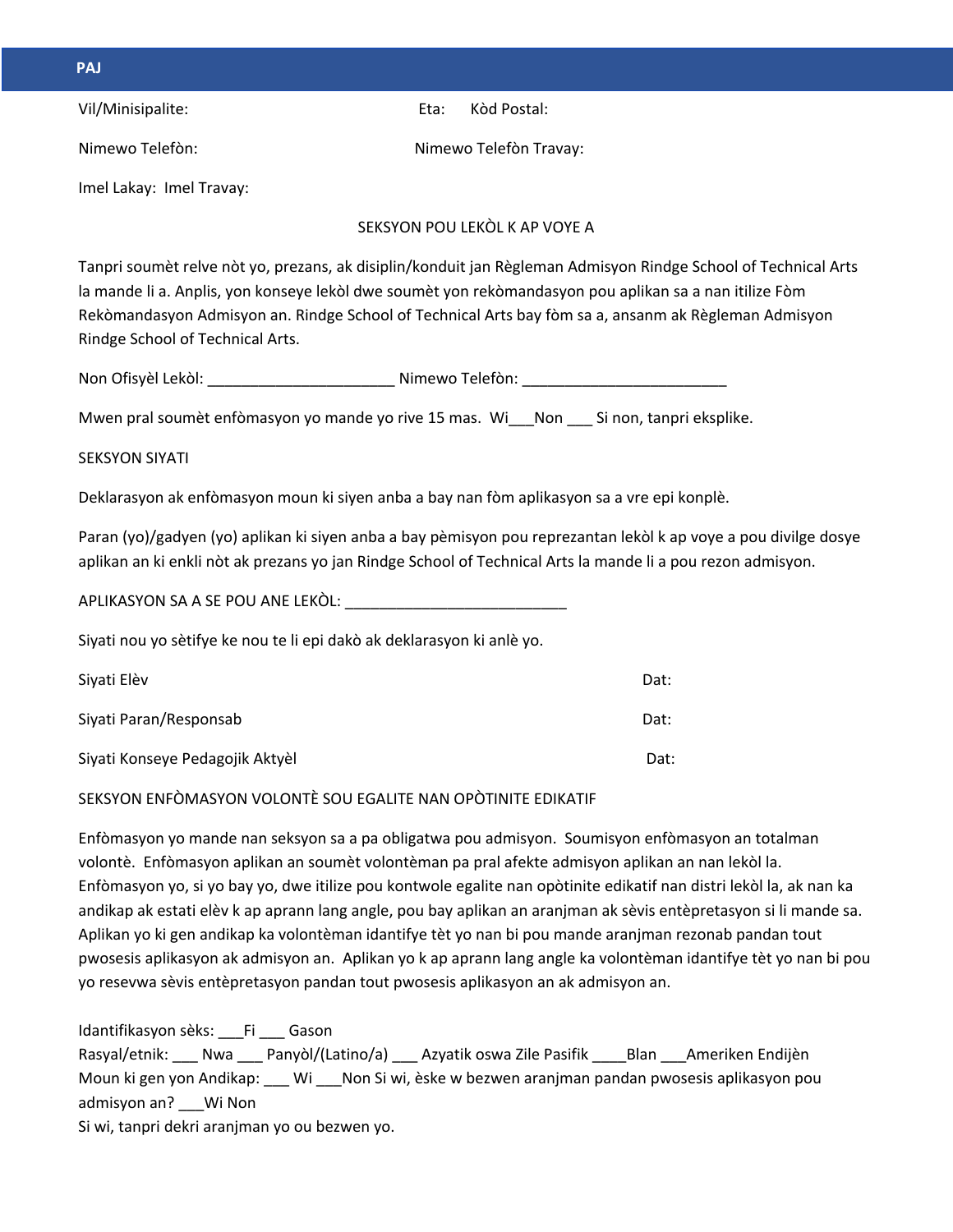**\\* Arabi** Moun ki se youn k ap aprann lang angle: \_\_Wi Si wi, èske w bezwen èd nan lang pandan pwosesis aplikasyon pou admisyon an? \_\_\_Wi \_\_\_Non Si wi, tanpri dekri asistans ou bezwen an.

### FÒM REKÒMANDASYON ADMISYON pou Elèv Non-rezidan

**GEF** Enstriksyon pou konseye Lekòl k ap voye a oswa lòt edikatè: Fòm sa a dwe itilize pa yon ofisyèl apwopriye nan lekòl k ap voye a pou chak aplikan pou admisyon nan Rindge School of Technical Arts la (RSTA) nan Cambridge **AT -** Rindge and Latin School. Dapre Règleman Admisyon RSTA a, yon total 25 pwen maksimòm ka bay a yon aplikan, **17 -** sou yon baz repons kimilatif nan senk kesyon ki anba yo, nan fason sa a:

Pwen nan Evalyasyon: Ekselan 5, Siperyè a Mwayèn 4, Mwayèn 3, Enferyè a Mwayèn 2 oswa 1, fèb 0

1. Dapre oumenm, ki nivo benefis ou kwè ke aplikan an pral resevwa nan yon karyè ak edikasyon teknik nan RSTA? Anpil Benefis \_\_\_\_\_ (5), Benefis Siperyè a Mwayèn \_\_\_\_\_ (4), Benefis Mwayen \_\_\_\_\_ (3), Benefis Enferyè a Mwayèn \_\_\_\_\_ (2,1), (Okenn Benefis) \_\_\_\_\_(0). Kòmantè:

2. Dapre oumenm, ki nivo enterè ou kwè aplikan an genyen pou omwen yon domèn (pwogram Career & Technical Education) nan RSTA?

Enterè Fò \_\_\_\_\_ (5), Enterè Siperyè a Mwayèn \_\_\_\_\_ (4), Enterè Mwayen \_\_\_\_\_ (3), Enterè Enferyè a Mwayèn \_\_\_\_\_ (2,1), (Okenn Enterè) \_\_\_\_\_(0).

Kòmantè:

3. (Si yon envantè enterè karyè abouti nan yon rapò sou Holland Codes aplikan sa a, tanpri bay yon rezime rezilta yo ki enkli Holland Codes nan seksyon kòmantè a oswa atache yon kopi rezilta yo.)

Dapre oumenm, ki nivo aliyman ki genyen ant objektif karyè aplikan an ak karyè ak edikasyon teknik li ta resevwa nan RSTA?

Aliyman Fò ak yon domèn pwofesyonèl ak teknik\_\_\_\_\_\_(5), Aliyman Siperyè a mwayèn ak yon domèn edikasyon pwofesyonèl ak teknik \_\_\_\_\_(4), Aliyman mwayen ak yon domèn pwofesyonèl ak teknik\_\_\_\_\_(3), Aliyman enferyè a mwayèn ak yon pwofesyonèl ak teknik\_\_\_\_\_(2) ,1), Okenn aliyman ak yon pwofesyonèl ak teknik\_\_\_\_\_(0). Kòmantè:

4. Dapre oumenm, kijan paran/gadyen/fanmi aplikan an bay sipò pou aplikan an ale nan RSTA? Sipò fò\_\_\_\_\_\_(5), Sipò Siperyè a Mwayèn \_\_\_\_\_(4), Sipò Mwayen \_\_\_\_\_(3), Sipò Enferyè a Mwayèn \_\_\_\_\_(2,1), Sipò Fèb (Okenn sipò) \_\_\_\_\_(0). Kòmantè: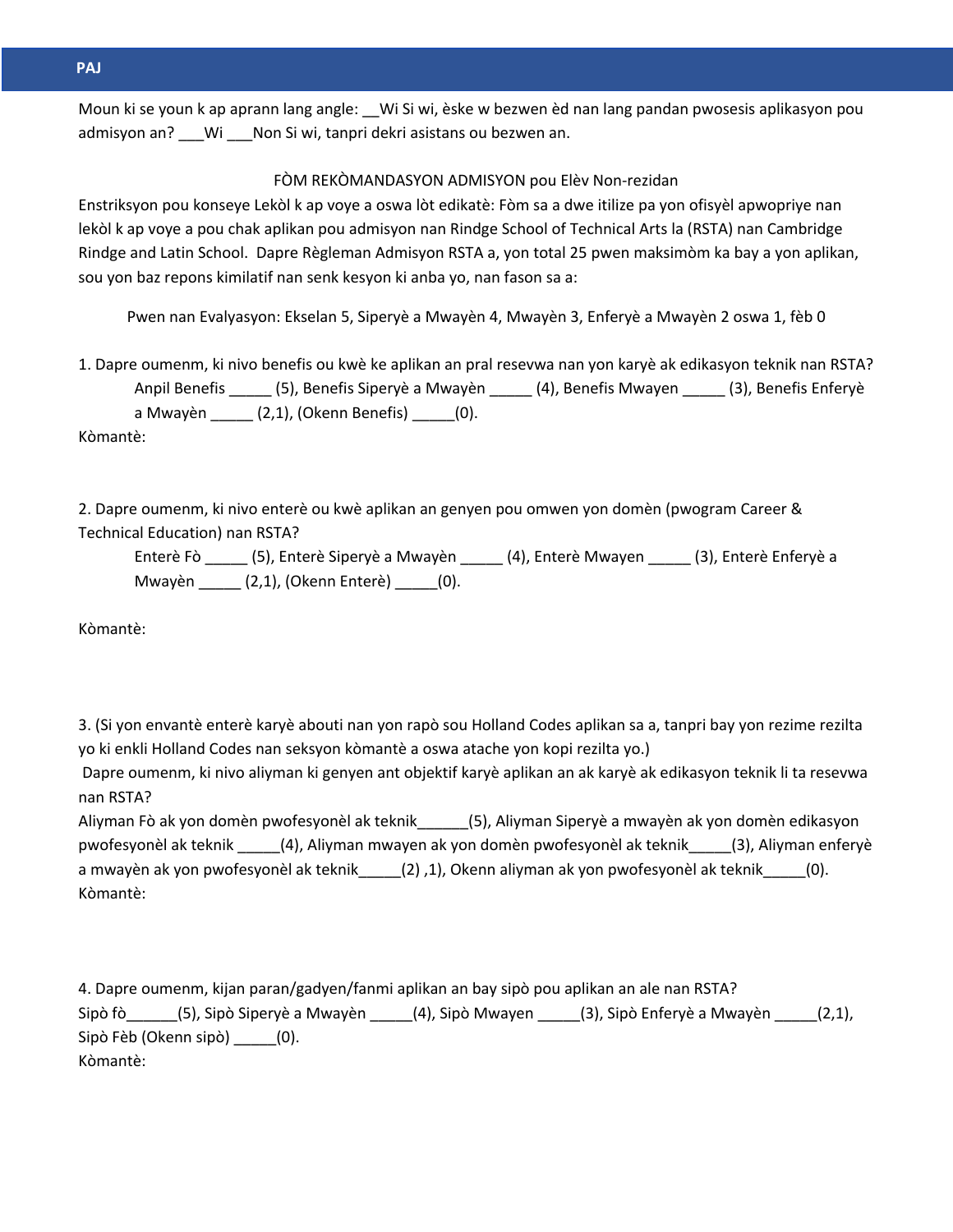| 5. Dapre oumenm, nan ki pwen aplikan an motive pou I fè travay lekòl la ki enkli akademik ak atelye edikasyon |
|---------------------------------------------------------------------------------------------------------------|
| pwofesyonèl teknik/travay laboratwa?                                                                          |
| Motivasyon Fò (5), Motivasyon Siperyè a mwayèn (4), Motivasyon mwayen (3),                                    |
| Motivasyon Enferyè a Mwayèn (2,1), Motivasyon Fèb (Okenn Motivasyon) (0).                                     |
| Kòmantè:                                                                                                      |

| Non aplikan an | Lekòl k ap Voye:                         |
|----------------|------------------------------------------|
| Pwen Total:    | (25 max.) Non Edikatè Lekòl k ap Voye a: |
|                | Imel edikatè lekòl k ap voye a:          |
| Dat:           | Telefòn Edikatè Lekòl k ap voye a:       |

### FÒM REKÒMANDASYON ADMISYON pou Plasman nan Pwogram RSTA CTE

Enstriksyon pou Konseye Lekòl la: Fòm sa a dwe itilize pa yon ofisyèl apwopriye nan lekòl elèv la pou chak aplikan pou plasman nan premye ane nan yon Pwogram RSTA CVTE. Dapre Règleman Admisyon RSTA a, yon total 25 pwen maksimòm yo ka bay yon aplikan, sou yon baz repons kimilatif nan senk kesyon ki anba yo, nan fason sa a:

Pwen Evalyasyon sou chak kesyon: Ekselan 5, Siperyè a Mwayèn 4, Mwayèn 3, Enferyè a Mwayèn 2 oswa 1, Fèb 0 Ekselan 5, Siperyè a Mwayèn 4, Mwayèn 3, Enferyè a Mwayèn 2 oswa 1, fèb 0

1. Dapre oumenm, ki nivo benefis ou kwè ke elèv sa a pral resevwa nan Pwogram RSTA CVTE sa a? Anpil Benefis \_\_\_\_\_ (5), Benefis Siperyè a Mwayèn \_\_\_\_\_ (4), Benefis Mwayen \_\_\_\_\_ (3), Benefis enferyè a Mwayèn \_\_\_\_\_ (2,1), (Okenn Benefis) \_\_\_\_\_(0). Kòmantè:

2. Dapre oumenm, ki nivo enterè ou kwè elèv sa a genyen pou Pwogram RSTA CVTE sa a? Enterè Fò \_\_\_\_\_ (5), Enterè Siperyè a Mwayèn \_\_\_\_\_ (4), Enterè Mwayen \_\_\_\_\_ (3), Enterè Enferyè a Mwayèn \_\_\_\_\_ (2,1), (Okenn Enterè) \_\_\_\_\_(0). Kòmantè:

3. Dapre oumenm, ki nivo aliyman ki genyen ant objektif karyè elèv sa a ak karyè ak edikasyon teknik li ta resevwa nan Pwogram RSTA CVTE sa a?

| (5) Aliyman Siperyè a Mwayèn ak pwogram sa a<br>Aliyman Fò ak pwogram sa a<br>(4)       |
|-----------------------------------------------------------------------------------------|
| (3) Aliyman enferyè a mwayèn ak pwogram sa a<br>Aliyman mwayen ak pwogram sa a<br>(2,1) |
| Okenn aliyman ak pwogram sa a<br>(O)                                                    |
| Kòmantè:                                                                                |

4. Dapre oumenm, nan ki pwen paran/gadyen/fanmi elèv sa a bay sipò konsènan enskripsyon li nan Pwogram RSTA sa a?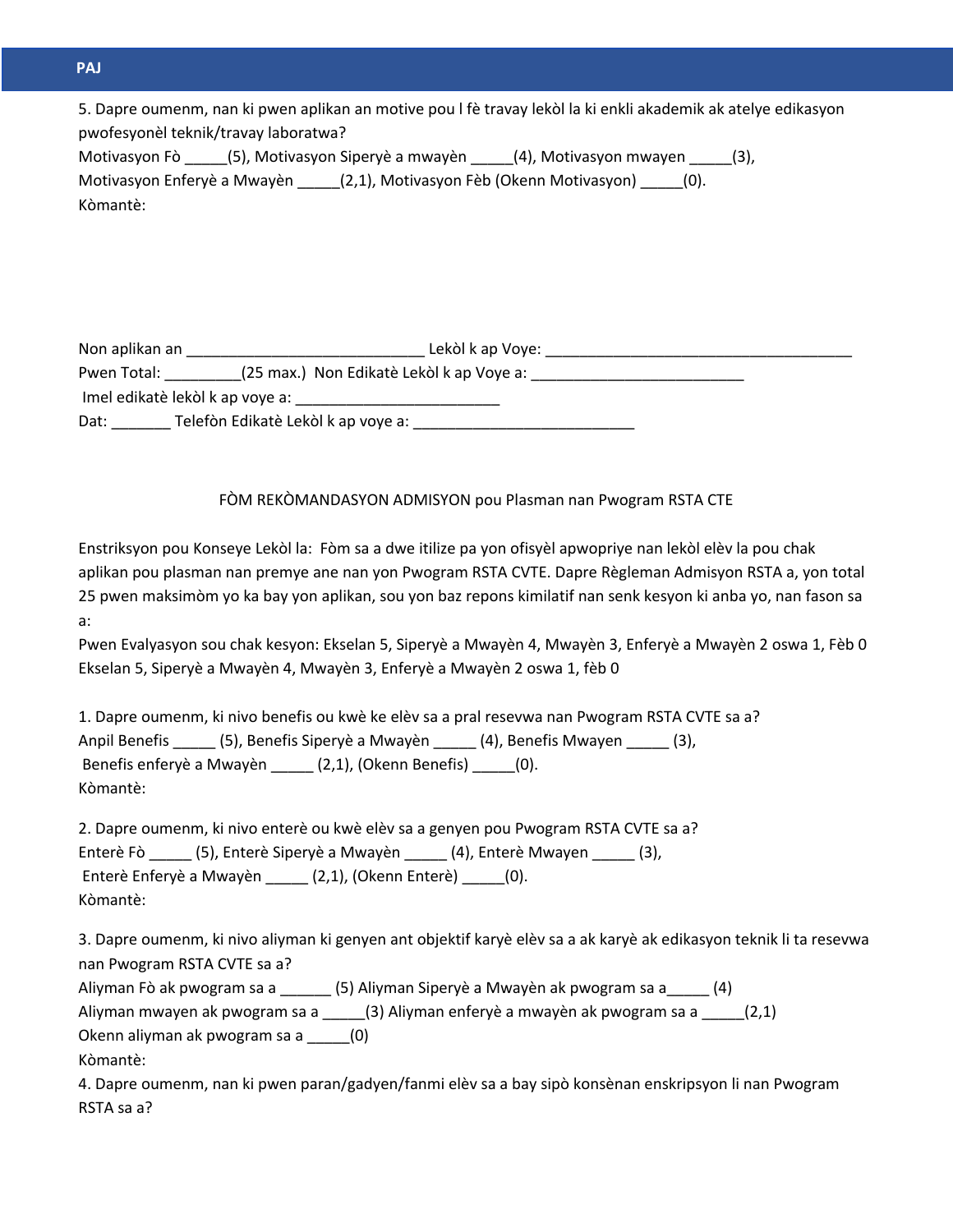| PAJ      |                                                                                                                                                                                                                                                                                                               |
|----------|---------------------------------------------------------------------------------------------------------------------------------------------------------------------------------------------------------------------------------------------------------------------------------------------------------------|
|          | Sipò fò ________ (5) Sipò Siperyè a mwayèn _______ (4) Sipò mwayen ______ (3)                                                                                                                                                                                                                                 |
|          | Sipò Siperyè a mwayèn (2,1) Sipò Fèb (Okenn sipò) (0)                                                                                                                                                                                                                                                         |
| Kòmantè: |                                                                                                                                                                                                                                                                                                               |
| Kòmantè: | 5. Dapre oumen, ki jan elèv sa a motive pou I fè travay akademik ki enkli akademik ak karyè/edikasyon teknik<br>pwofesyonèl/travay laboratwa nan Pwogram CVTE sa a? Enterè Elve _____ (20) Enterè Siperyè a Mwayèn _____<br>(15) Enterè Mwayen (10) Enterè Enferyè a Mwayèn (5) Enterè Fèb (Okenn Enterè) (0) |
|          |                                                                                                                                                                                                                                                                                                               |
|          | Pwen Total: (5 max.) Non Konseye Lekol: example and the control of the set of the control of the control of the control of the control of the control of the control of the control of the control of the control of the contr                                                                                |
|          |                                                                                                                                                                                                                                                                                                               |
|          |                                                                                                                                                                                                                                                                                                               |

Dat: \_\_\_\_\_\_\_ Telefòn Konseye Lekòl: \_\_\_\_\_\_\_\_\_\_\_\_\_\_\_\_\_\_\_\_\_\_\_\_\_\_\_\_\_\_\_\_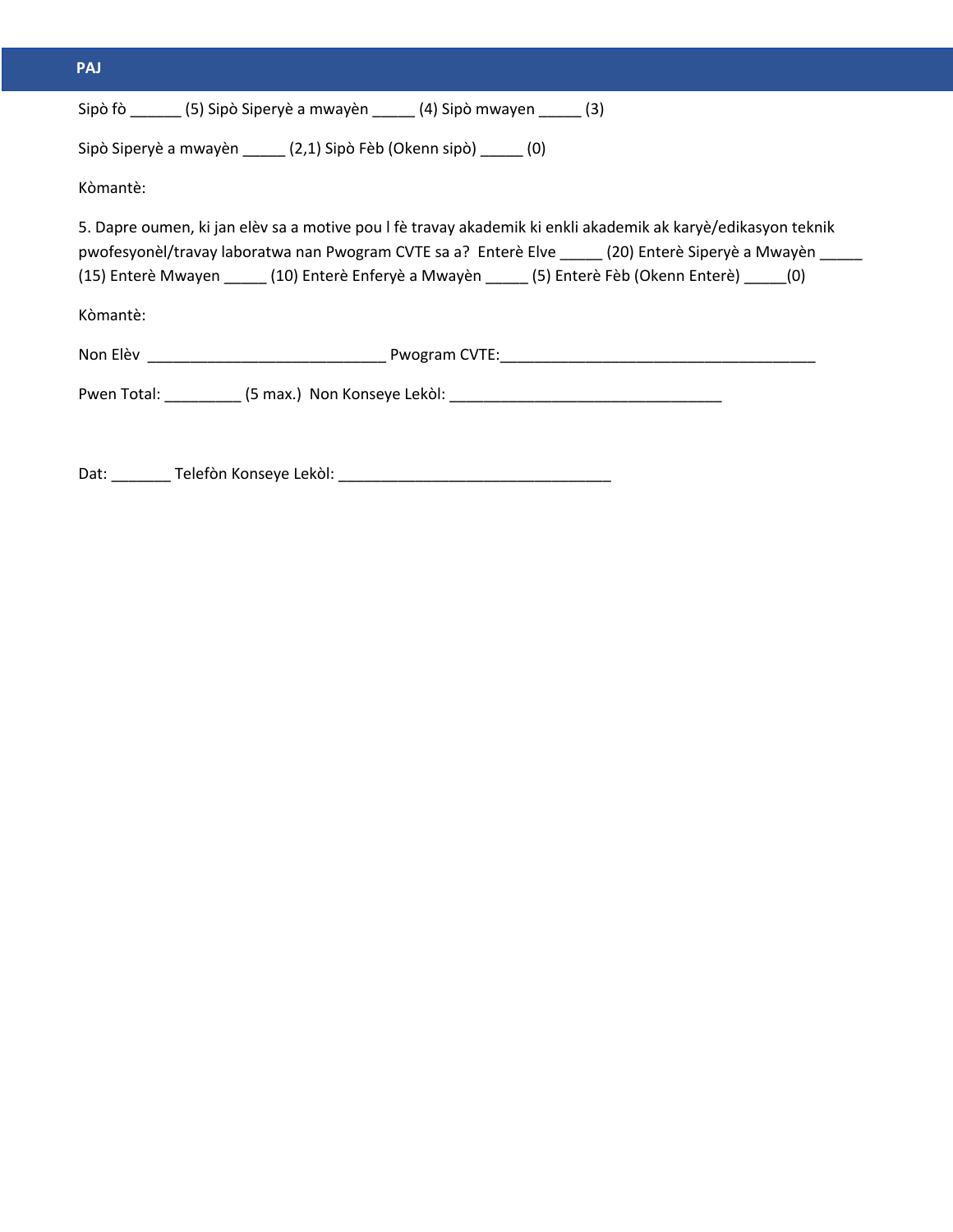#### **Arabi Anèks B: CHAPIT 74 EDIKASYON TEKNIK PWOFESYONÈL APLIKASYON POU EKOLAJ POU NON-REZIDAN**

**Rive 15 MAS** - Distri akèy la dwe resevwa li pou konplete Pati I ak Pati II yo **Rive 1e AVRIL** - Yo dwe ale bay Distri Rezidans lan pou Konplete Pati III a

### **REMAK: APWOBASYON APLIKASYON SA A PA GARANTI ADMISYON NAN LEKÒL K AP RESEVWA A.**

|                               | Klas li pral Antre<br>a   | Pwogram (Tit Eta a ak Kòd CIP)                                                                                                                                                                                                                                                                                                                                                                                                                                                                                                                  | Dire Pwogram                                                     | Estimasyon Ekolaj Anyèl |
|-------------------------------|---------------------------|-------------------------------------------------------------------------------------------------------------------------------------------------------------------------------------------------------------------------------------------------------------------------------------------------------------------------------------------------------------------------------------------------------------------------------------------------------------------------------------------------------------------------------------------------|------------------------------------------------------------------|-------------------------|
|                               |                           | Siyati Aplikan an                                                                                                                                                                                                                                                                                                                                                                                                                                                                                                                               | Prenon                                                           | Inisyal 2èm Prenon      |
|                               |                           |                                                                                                                                                                                                                                                                                                                                                                                                                                                                                                                                                 |                                                                  |                         |
|                               |                           | Adrès Ri aplikan an                                                                                                                                                                                                                                                                                                                                                                                                                                                                                                                             | Vil/Minisipalite/Kod Postal                                      | Nimewo Telefòn          |
|                               |                           | Non Distri Akèy                                                                                                                                                                                                                                                                                                                                                                                                                                                                                                                                 | Moun pou Kontakte nan Distri Akèy                                | Nimewo Telefòn          |
|                               |                           | SI APLIKAN AN GEN MWENS KE 18 AN:                                                                                                                                                                                                                                                                                                                                                                                                                                                                                                               |                                                                  |                         |
|                               |                           | Siyati Paran/Gadyen ki bay Konsantman                                                                                                                                                                                                                                                                                                                                                                                                                                                                                                           | Prenon                                                           | Inisyal 2èm Prenon      |
|                               |                           | Adrès Ri Paran/Gadyen ki bay Konsantman                                                                                                                                                                                                                                                                                                                                                                                                                                                                                                         | Vil/Minisipalite/Kòd Postal                                      | Nimewo Telefòn          |
|                               |                           | Siyati paran/gadyen ki bay konsantman                                                                                                                                                                                                                                                                                                                                                                                                                                                                                                           |                                                                  | Dat                     |
|                               | Sou yon Lis Datant D      | Estati aplikasyon elèv la pou admisyon nan lekòl la:<br>Pa Aksepte <b>□</b><br>Menm pwogram Chapit 74 sa a ki idantifye nan aplikasyon sa a □ pa □disponib nan distri rezidans elèv la. Si Chapit 74 la oswa pwogram eksploratwa                                                                                                                                                                                                                                                                                                                | $\Box$ Aplikasyon an toujou nan revizyon $\Box$                  |                         |
|                               |                           | disponib nan distri rezidans lan, elèv la pa kapab admèt nan distri akèy la atravè Pwogram Ekolaj pou Elèv Non-rezidan Chapit 74 la. Sepandan, yon<br>elèv ka aplike pou admisyon non-rezidan nan objektif pou li eksplore pwogram agrikilti espesyalize ak resous natirèl ki pa disponib nan distri rezidans<br>□ Yo te enfòme paran/gadyen an ak elèv la ke yon chanjman nan distri rezidans oswa yon chanjman nan pwogram pral mande pou soumèt yon nouvo<br>Chapit 74 Pwogram Edikasyon Teknik Pwofesyonèl Aplikasyon pou Elèv Non-Rezidan. |                                                                  |                         |
|                               | Non & Tit                 |                                                                                                                                                                                                                                                                                                                                                                                                                                                                                                                                                 | Siyati Sipè-entandan nan Distri Akèy la<br>(oswa reprezantan li) | Dat                     |
| Aksepte $\square$<br>elèv la. |                           | PATI III: (DWE RANPLI PA DISTRIK REZIDANS LAN)                                                                                                                                                                                                                                                                                                                                                                                                                                                                                                  |                                                                  |                         |
|                               | Si Pa Apwouve, Bay Rezon: | Apwouve <b>□</b>                                                                                                                                                                                                                                                                                                                                                                                                                                                                                                                                | Pa Apwouve □                                                     |                         |
|                               | Non & Tit                 |                                                                                                                                                                                                                                                                                                                                                                                                                                                                                                                                                 | Siyati Sipè-entandan nan Distri Rezidans lan                     | Dat                     |

**Desizyon:**

**MER**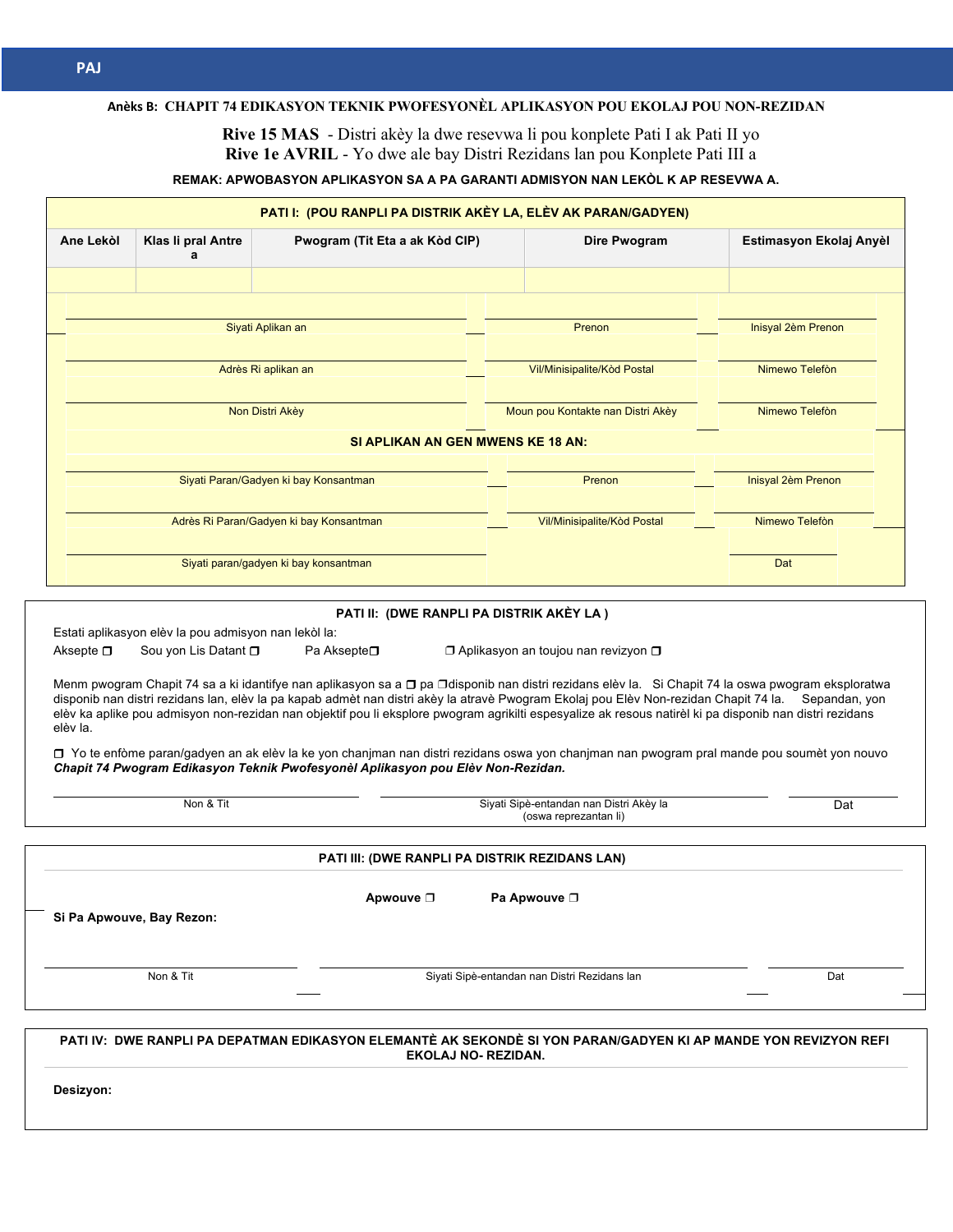### **Enstriksyon**

Direktiv Depatman Edikasyon Elemantè ak Segondè a pou Pwosesis Ekolaj pou Elèv NON-Rezidan nan Pwogram Edikasyon Teknik Pwofesyonèl Daprè MGL c. 74 yo disponib nan http://www.doe.mass.edu/cte/admissions/. Direktiv yo bay enfòmasyon enpòtan sou pwosesis ekolaj pou non-rezidan yo epi konsa yo ta dwe revize.

Aplikasyon sa a dwe ranpli pou yon elèv ki te admèt, oswa ke y ap konsidere pou admisyon, nan yon pwogram **17 -** edikasyon teknik pwofesyonèl espesifik Chapit 74 la apwouve andeyò distri rezidans li pou ki vil oswa minisipalite rezidans li a ka oblije peye ekolaj. Lis ofisyèl pwogram edikasyon teknik pwofesyonèl Chapit 74 la apwouve yo nan Anyè Pwogram Edikasyon teknik pwofesyonèl Chapit 74 la ki disponib nan http://www.doe.mass.edu/cte/programs/.

Sonje ke apwobasyon oswa dezapprobasyon nan Chapit 74 Pwogram Edikasyon Teknik Pwofesyonèl Aplikasyon pou Elèv Non-Rezidan an separe ak akseptasyon/non-akseptasyon yon elèv nan yon lekòl atravè règleman admisyon lekòl la. Yon apwobasyon pou ekolaj non-rezidan an vin nil ak vid si yo pa aksepte elèv la nan lekòl akèy la.

**PATI I** ta dwe ranpli pa elèv la ak paran/gadyen elèv la epi soumèt li bay distri akèy la **rive 15 mas** nan ane anvan an. Si elèv la poko gen 18 an paran/gadyen li yo dwe siyen. Yon manm pèsonèl nan lekòl akèy la ta dwe disponib pou ede fanmi yo ranpli Pati 1 aplikasyon an. Fòm nan dwe idantifye pwogram nan dapre tit Chapit 74 apwouve li a, pa dapre tit kou distri a bay la. Yo dwe idantifye pwogram espesifik nan gwoup agrikilti ak resous natirèl yo.

**PATI II** dwe ranpli pa distrik akèy la epi sipè-entandan distri akèy la (oswa moun li deziyen an) ki endike a) estati aplikasyon elèv la pou admisyon an, b) si pwogram Chapit 74 li t ap chèche a disponib/pa disponib nan distri rezidans elèv la, epi c) yo te enfòme paran/gadyen an ak elèv la ke yon chanjman nan pwogram Chapit 74 pa yon elèv non-rezidan pral mande pou soumèt yon nouvo *Chapit 74 Pwogram Edikasyon Teknik Pwofesyonèl Aplikasyon pou Elèv Non-Rezidan. Chapit 74* Pwogram Edikasyon Teknik Pwofesyonèl Aplikasyon an pou Elèv Non-Rezidan ta dwe bay aplikan an/paran/gadyen enstriksyon pou bay sipè-entandan distri rezidans lan **pa pita pase 1 avril** nan ane lekòl anvan an. **Remak:** Si Chapit 74 la oswa pwogram eksploratwa a disponib nan distri rezidans lan, elèv la pa ka admèt nan distri akèy la atravè Pwogram Ekolaj pou Elèv Non-rezidan Chapit 74 la. Sepandan, yon elèv ka aplike pou admisyon non-rezidan nan objektif pou li eksplore pwogram agrikilti espesyalize ak resous natirèl ki pa disponib nan distri rezidans elèv la.

**PATI III** dwe ranpli pa sipè-entandan distri rezidans lan ki endike aklè apwobasyon oswa dezapwobasyon. Si aplikasyon an pa apwouve, rezon pou dezapwobasyon an dwe endike aklè. Yo dwe retounen aplikasyon an bay distri akèy la ak paran/gadyen an **nan 10 jou ouvrab.** 

### **Dezapwobasyon Pwogram Edikasyon Teknik Pwofesyonèl Chapit 74 la Aplikasyon pou Elèv Non-Rezidan yo**

Paran oswa gadyen elèv non-rezidan an ka mande Depatman an revize dezapwobasyon an. Demann pou yon revizyon ak nenpòt dokiman sipò dwe soumèt alekri bay Depatman an pa pita ke 1e me. Desizyon Komisyonè a pral final. Nan pran desizyon li an, Komisyonè a ka konsidere disponiblite yon pwogram konparab ki pi pre rezidans elèv non-rezidan an, si distri rezidans lan te deziyen yon lekòl preferans epi si depans pou bay transpò pou elèv non-rezidan an ta plis pase montan mwayen distri a te depanse pou chak elèv nan ane anvan an pou transpò pou non-rezidan yo.

Distri rezidans lan ak distri akèy la ka oblije bay Depatman an plis enfòmasyon. Depatman an pral revize aplikasyon konteste a epi pral tranche sou revizyon an **nan dis jou ouvrab** apre li resevwa demann pou yon revizyon a kondisyon li resevwa tout enfòmasyon yo mande yo. Depatman an ka pwolonje revizyon an pou yon peryòd rezonab pou li ka jwenn plis enfòmasyon. Depatman an pral retounen kopi aplikasyon an ak desizyon an bay pati ki voye li a, ki enkli distri akèy la ak distri rezidans lan.

**Apwobasyon Aplikasyon pou Elèv Non-Rezidan Pwogram Edikasyon Teknik Pwofesyonèl Chapit 74 la** Si yo apwouve aplikasyon an, epi yo admèt elèv la, vil oswa minisipalite rezidans elèv la pral responsab pou peman ekolaj la jan sa prevwa nan MGL c. 74, seksyon 7C. Distri yo dwe kenbe kopi aplikasyon non-rezidan ki apwouve yo nan dosye epi fè yo disponib pou verifikasyon ak odit.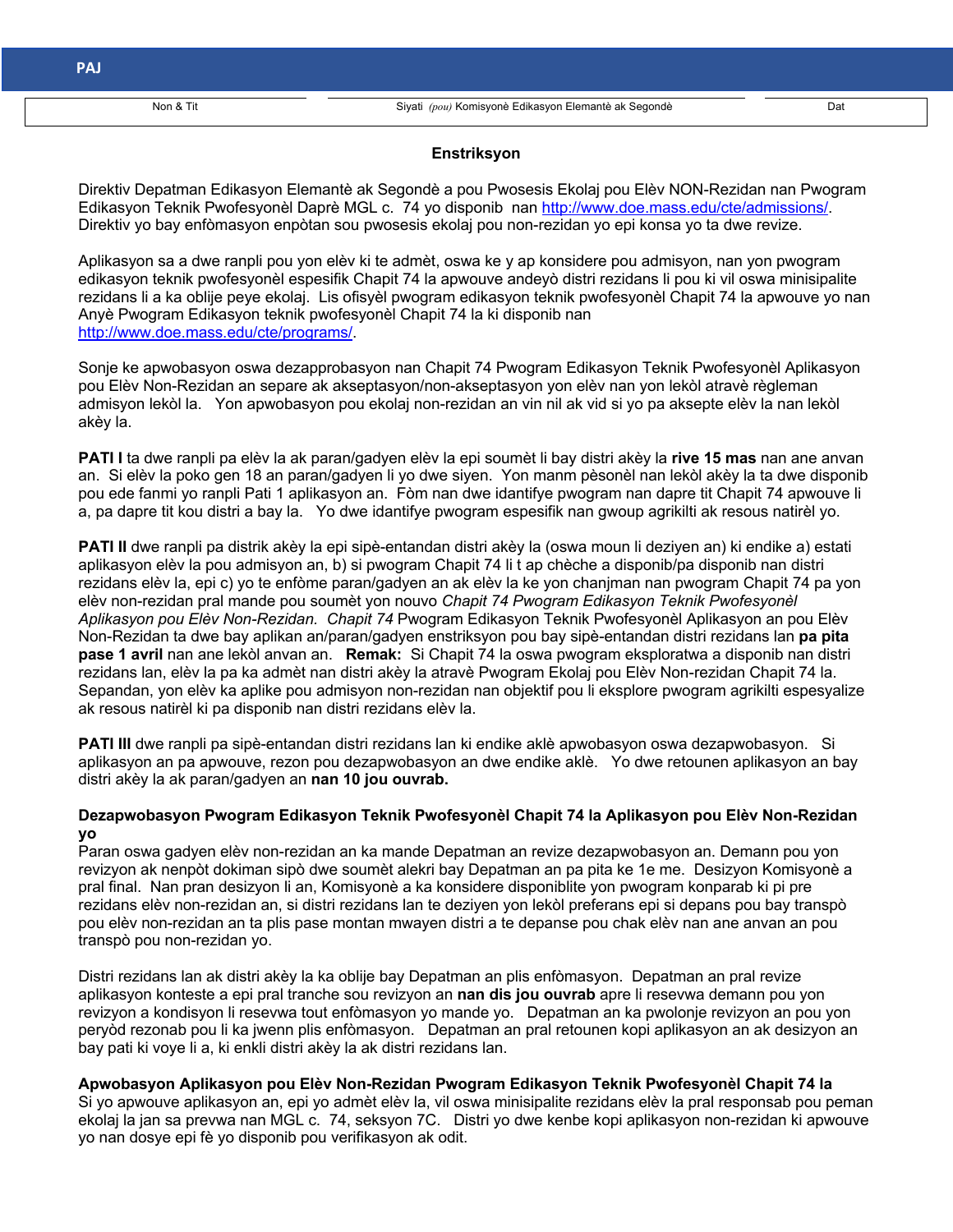**Arabi** <u>mjai</u> **h \\***  Pou asistans, tanpri kontakte Marnie Jain nan Depatman Edikasyon Elemantè ak Segondè. Tel: 781/338-3908 oswa imel: mjain@doe.mass.edu. Yo ta dwe voye aplikasyon pou revizyon bay Madam Jain nan Depatman Edikasyon Elemantè ak Segondè Massachusetts – Biwo Edikasyon Karyè/Vokasyonèl Teknik, 75 Pleasant Street ▪ Malden, MA 02148.